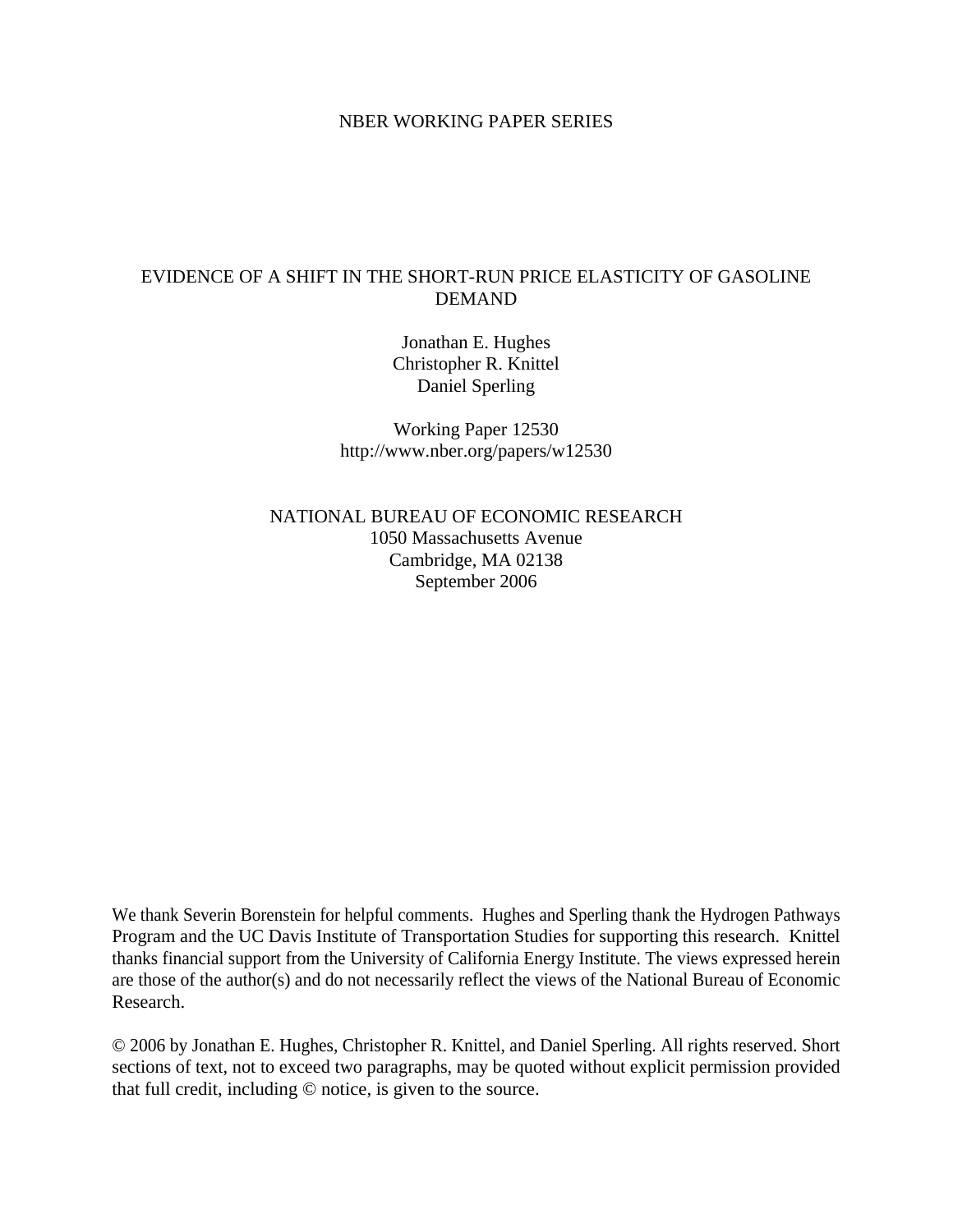Evidence of a Shift in the Short-Run Price Elasticity of Gasoline Demand Jonathan E. Hughes, Christopher R. Knittel, and Daniel Sperling NBER Working Paper No. 12530 September 2006 JEL No. D12,L91,Q31,Q41,R40,R41

## **ABSTRACT**

Understanding the sensitivity of gasoline demand to changes in prices and income has important implications for policies related to climate change, optimal taxation and national security, to name only a few. While the short-run price and income elasticities of gasoline demand in the United States have been studied extensively, the vast majority of these studies focus on consumer behavior in the 1970s and 1980s. There are a number of reasons to believe that current demand elasticities differ from these previous periods, as transportation analysts have hypothesized that behavioral and structural factors over the past several decades have changed the responsiveness of U.S. consumers to changes in gasoline prices. In this paper, we compare the price and income elasticities of gasoline demand in two periods of similarly high prices from 1975 to 1980 and 2001 to 2006. The short-run price elasticities differ considerably: and range from -0.034 to -0.077 during 2001 to 2006, versus -0.21 to -0.34 for 1975 to 1980. The estimated short-run income elasticities range from 0.21 to 0.75 and when estimated with the same models are not significantly different between the two periods.

Jonathan E. Hughes One Shields Ave Davis, CA 95616 jehughes@ucdavis.edu Daniel Sperling One Shields Ave Davis, CA 95616 dsperling@ucdavis.edu

Christopher R. Knittel University of California at Davis Department of Economics One Shields Ave Davis, CA 95616 and NBER crknittel@ucdavis.edu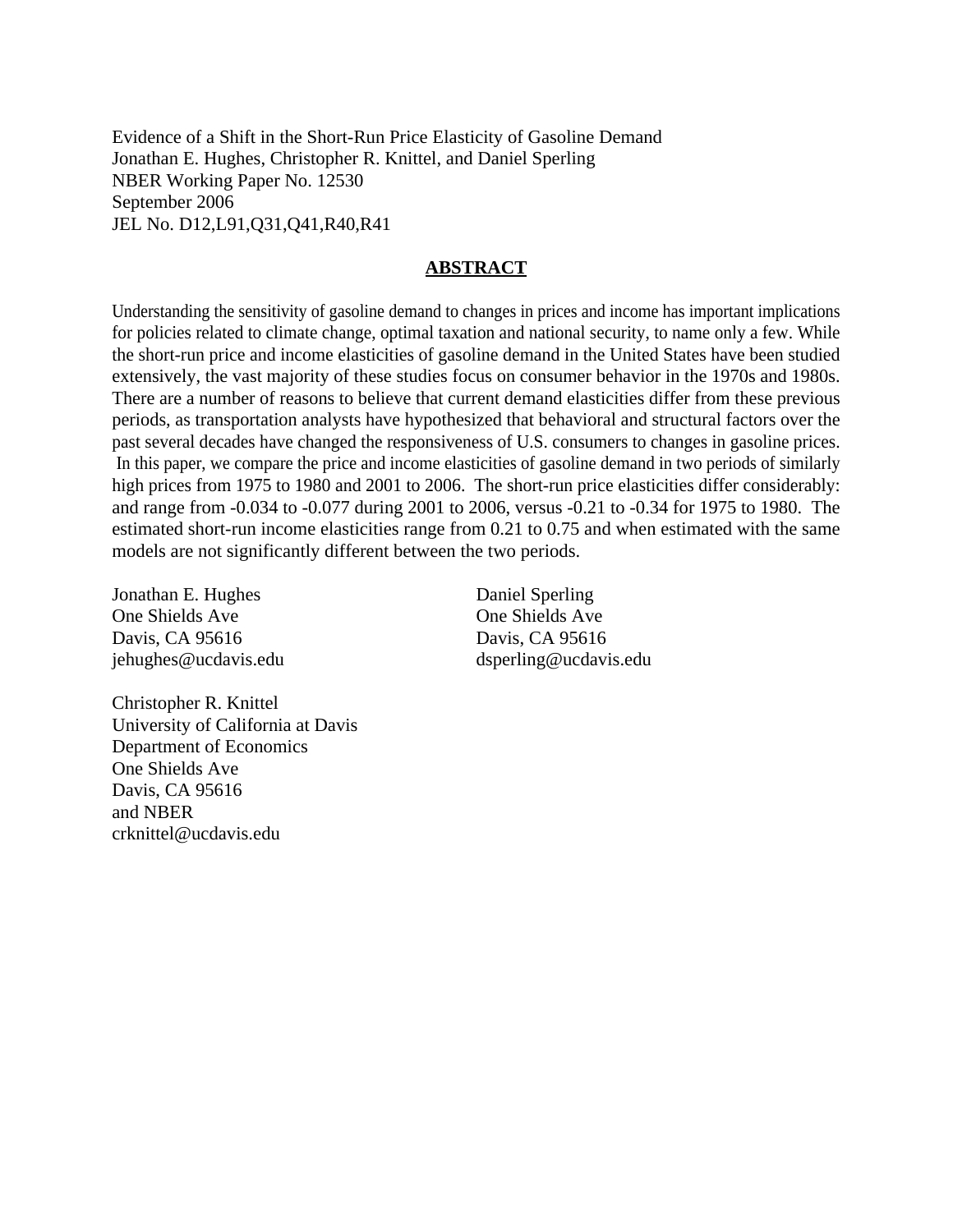# **1. INTRODUCTION**

The short-run price and income elasticities of gasoline demand have been studied extensively in the literature. Dahl and Sterner (1991) and more recently, Espey (1998) provide thorough reviews based on hundreds of gasoline demand studies. However, past research has been primarily focused on the 1970s and early 1980s. Since that time, a number of structural and behavioral changes have occurred in the U.S. gasoline market. Transportation analysts have hypothesized that factors such as changing land-use patterns, implementation of the Corporate Average Fuel Economy program (CAFE), growth of multiple income households and per capita disposable income as well as a decrease in the availability of non-auto modes such as transit, have changed the responsiveness of U.S. consumers to changes in gasoline price. For example, a recent analysis of household data suggests that suburban households drive 31 to 35 percent more than their urban counterparts, Kahn (2000). In another study, Polzin and Chu (2005) find that the share of transit passenger miles traveled relative to other modes has steadily decreased over the past thirty years suggesting that U.S. consumers may be more dependent on automobiles than in previous decades.

Given recent interest in decreasing U.S. gasoline consumption and transportation related greenhouse gas emissions, there is a renewed interest in price-based policies such as gasoline or carbon taxes. In this context, it is especially important to consider whether gasoline demand elasticities have changed. This paper focuses on the short-run price and income elasticities of gasoline demand. Historically, estimates of gasoline demand elasticities have proven to be fairly robust. In their survey, Dahl and Sterner (1991) determine an average short-run price elasticity of gasoline demand of -0.26 and an average short-run income elasticity of gasoline demand of 0.48. Based on over 300 prior estimates for the U.S. and other developed countries, Espey (1998) finds a median short-run price elasticity of -0.23 and a median short-run income elasticity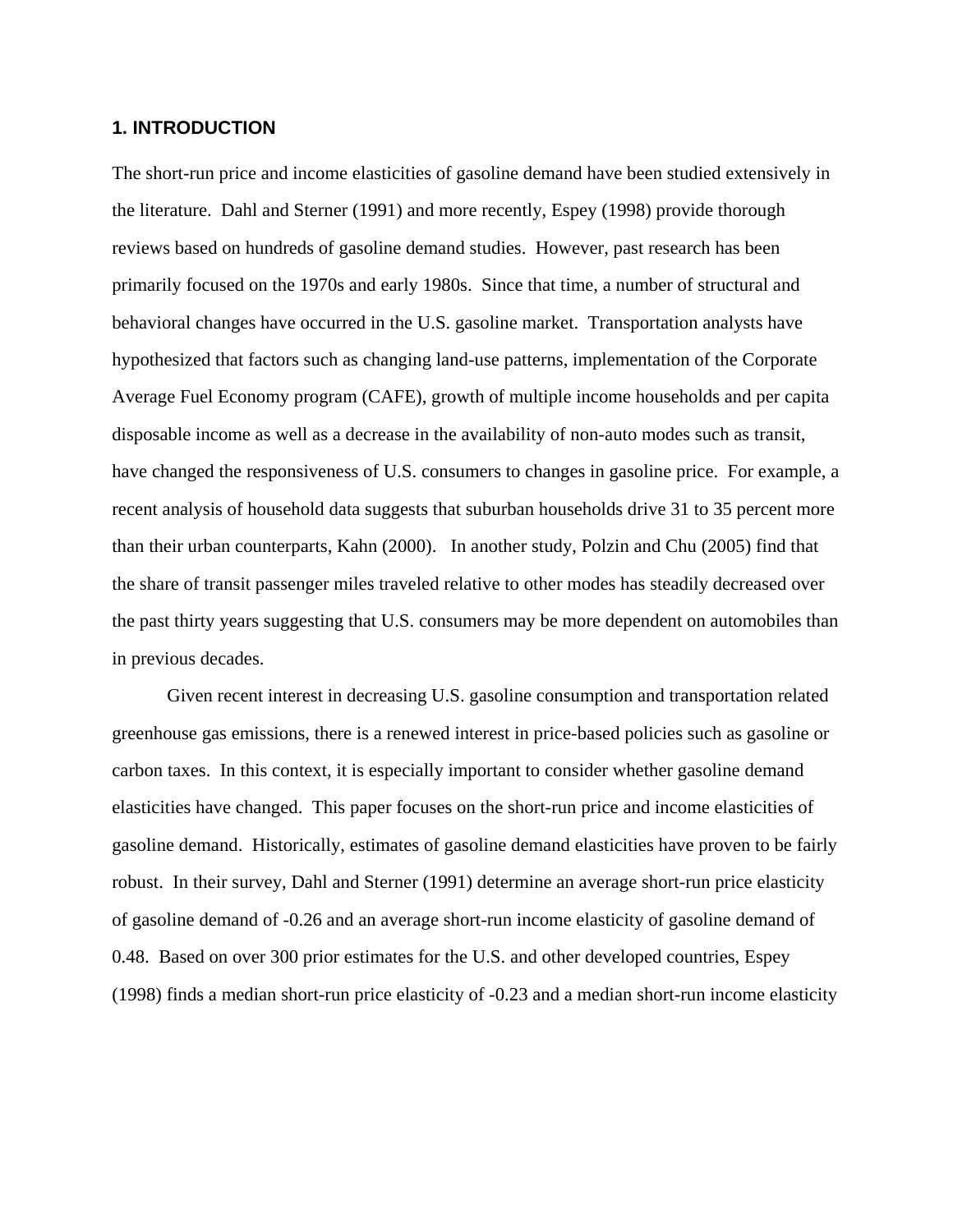of 0.39. However, the studies surveyed in each paper are limited to the gasoline market of several decades past. $^{1}$  $^{1}$  $^{1}$ 

Several authors have investigated U.S. demand for gasoline in more recent years. Puller and Greening (1999) and Nicol (2003) study the household demand for gasoline using data from the U.S. Consumer Expenditure Survey. Schmalensee and Stoker (1999) investigate the role of household characteristics on gasoline demand using data from the Residential Transportation Energy Consumption Survey. Kayser (2000) conducts a similar study using data from the Panel Study of Income Dynamics and includes adjustments in household vehicle stock. However, none of these studies allow for a direct comparison of short-run price and income elasticities between earlier time periods and today.

In this paper we estimate and compare the price and income elasticities of gasoline demand in two periods, from November 1975 through November 1980 and from March 2001 through March 2006. The periods chosen reflect a quasi-experimental design to control for the magnitude and rate of increase of real prices during two periods of high gasoline prices. Because elasticity estimates vary according to data type and empirical model specification (Espey, 1998), we use a consistent set of data and models between the two periods. Average U.S. per capita gasoline consumption and personal disposable income data are used in addition to average U.S. retail prices. Elasticities are estimated using several simple econometric models similar in form to those used in previous studies of gasoline demand. Our estimates of the shortrun price elasticity of gasoline demand for the period from 1975 to 1980 range between -0.21 and -0.34 and are consistent with previous results from the literature. For the period from 2001 to 2006 our estimates of price elasticity range from -0.034 to -0.077. The estimated short-run income elasticities range from 0.21 to 0.75 and when estimated with the same models are not significantly different between the two periods.

 $\overline{a}$ 

<span id="page-3-0"></span><sup>&</sup>lt;sup>1</sup> The most recent study surveyed by Espey (1998) contains data from 1993.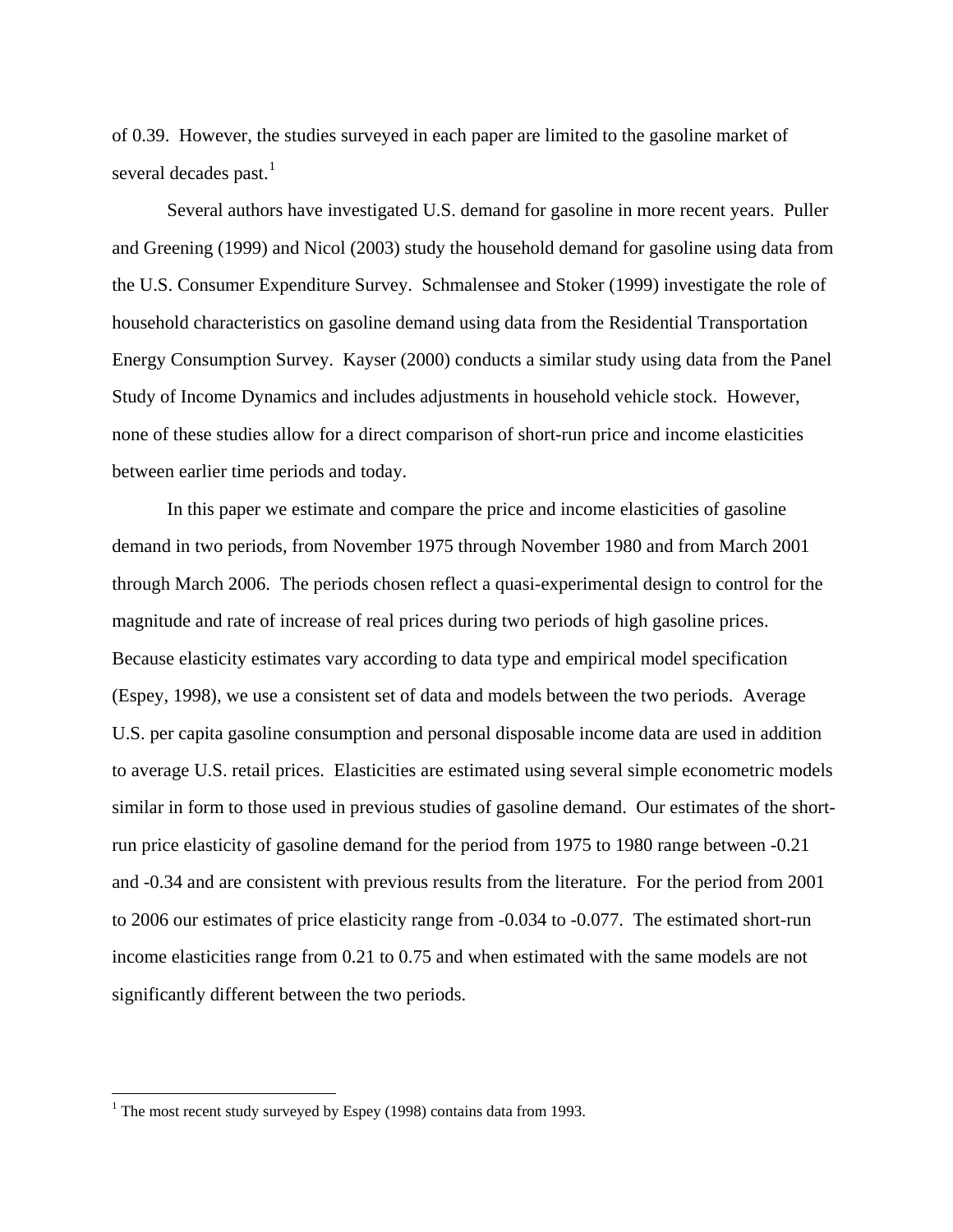We conclude that the short-run price elasticity of gasoline demand is significantly more inelastic today than in previous decades. In the short-run, consumers appear significantly less responsive to gasoline price increases. We discuss a number of possible explanations for this result in terms of shifts in land-use and social or vehicle characteristics during the past several decades. Finally, we explore policy implications in light of future efforts to reduce U.S. gasoline consumption.

# **2. BASIC MODEL AND DATA**

## **2.1 Basic Model**

The econometric models used in this paper reflect previous studies of gasoline demand. Our base model specifies the log of gasoline consumption as a function of the log of price and income. Specifically, we estimate: $2$ 

$$
\ln G_{jt} = \beta_o + \beta_1 \ln P_{jt} + \beta_2 \ln Y_{jt} + \varepsilon_j + \varepsilon_{jt}
$$
 (1)

where  $G_{jt}$  is per capita gasoline consumption in gallons in month *j* and year *t*,  $P_{jt}$  is the real retail price of gasoline in month *j* and year *t*,  $Y_{jt}$  is real per capita disposable income in month *j* and year *t*,  $\varepsilon_j$  represents unobserved demand factors that vary at the month level and  $\varepsilon_{jt}$  is a mean zero error term. Both  $Y_{jt}$  and  $P_{jt}$  are in constant 2000 dollars. We model the  $\varepsilon_j$ 's as fixed month effects to capture the seasonality present in gasoline consumption.

Although some, including Hsing (1990), have rejected the double-log functional form, it is a common specification used in a large number of previous studies. It is adopted here as it provides a good fit to the data and allows for direct comparison with previous results from the literature. Regardless, we also present results for linear and semi-log specifications.

<span id="page-4-0"></span><sup>&</sup>lt;sup>2</sup> For example see Dahl (1979) or Houthakker et. al. (1974).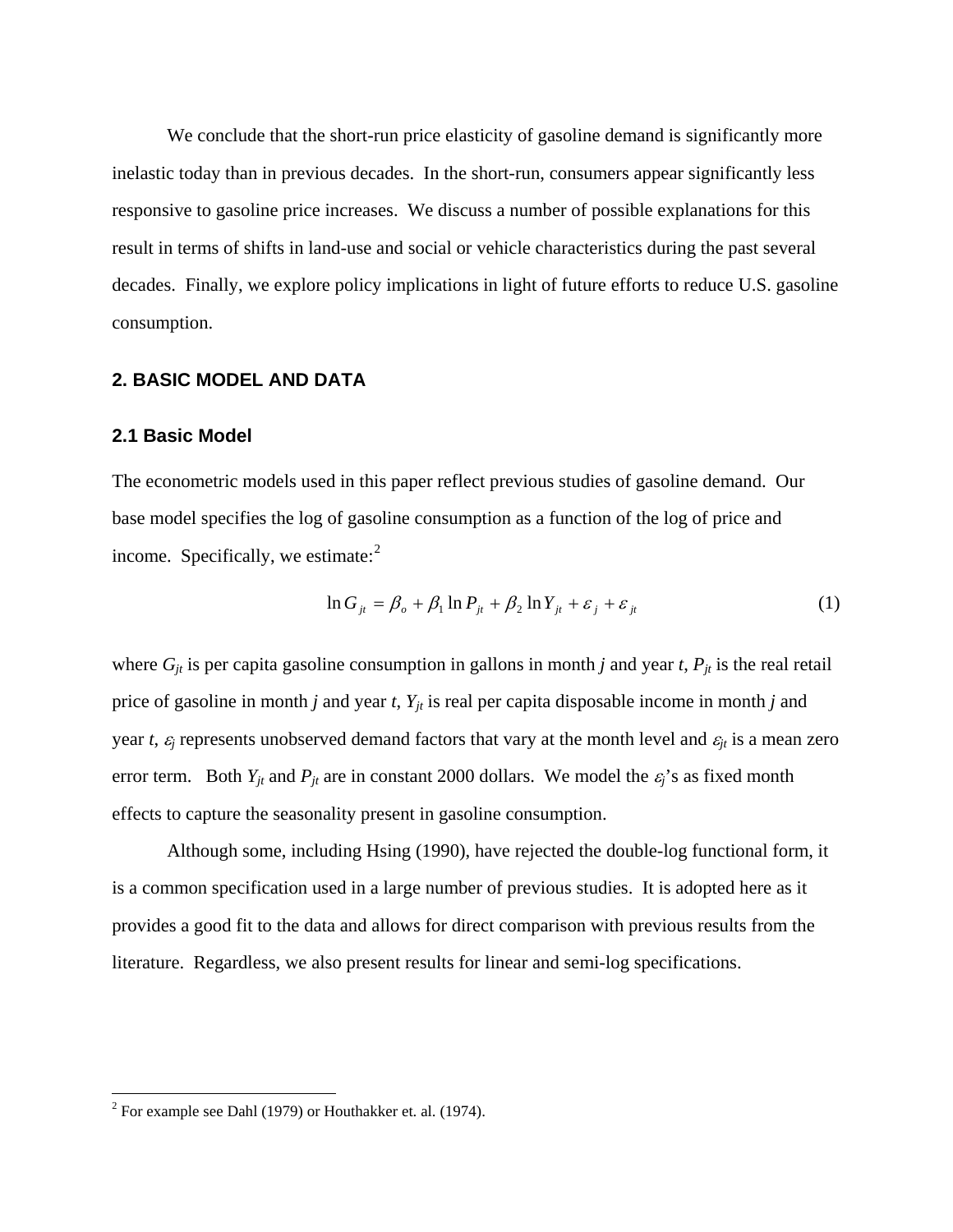### **2.2 Basic Model Data**

 $\overline{a}$ 

The data used in the analysis are U.S. aggregate monthly data reported by several U.S. government agencies for the period from January 1974 to March 2006. Aggregate data are used due to the lack of data at the regional or state level for all independent variables in the appropriate time period. Gasoline consumption is approximated as monthly "product supplied" reported by the U.S. Energy Information Administration (2006), which is calculated as domestic production plus imports, less exports and changes to stocks. Real gasoline prices are U.S. city average prices for unleaded regular fuel from the U.S. Bureau of Labor Statistics (2006), CPI-Average Price Data.<sup>[3](#page-5-0)</sup> Personal disposable income is from the U.S. Bureau of Economic Analysis (2006), National Economic Accounts. Prices and income are converted to constant 2000 dollars using GDP implicit price deflators from the Bureau of Economic Analysis (2006).

Figure 1 below shows per capita monthly gasoline consumption and real prices for the period from January 1974 to March 2006. In order to compare gasoline demand elasticities today with those of previous decades, two 5-year periods were selected for analysis, November 1975 through November 1980 and March 2001 through March 2006. Figure 2 below shows the monthly real retail price of gasoline for each period. The peak price in each case is approximately \$2.50 per gallon with a slightly higher price in the more recent period. The peak price in both cases represents an increase of approximately \$1.00 relative to the price at the beginning of the period. In addition, the average monthly per capita gasoline consumption is roughly equivalent between the two periods with mean 40.4 gal/month and 39.2 gal/month and standard deviation of 2.8 gal/month and 1.7 gal/month for the 1975-1980 and 2001-2006 periods, respectively.

The choice of these two periods represents a quasi-experimental design where we attempt to control for the magnitude of real price, consumption and the duration of price changes by selecting periods with similar real price and consumption characteristics. This enables a direct

<span id="page-5-0"></span> $3$  Price data on unleaded regular were unavailable prior to 1976 and as a result, 1975 data are for leaded regular.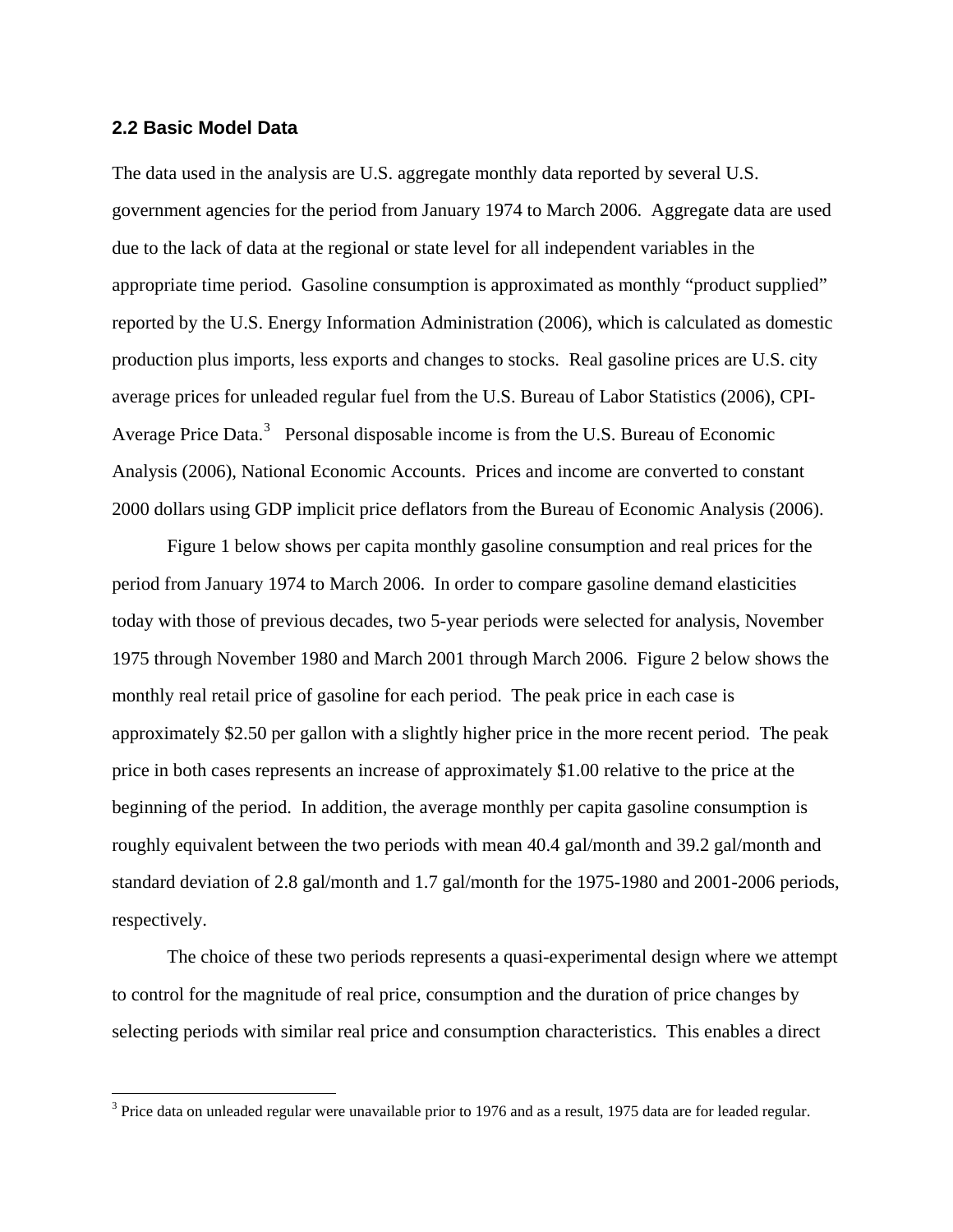comparison of the elasticity estimates for each period. Given the nature of real economic data, it is impossible to construct a perfect controlled experiment. The potential impact on the estimated elasticities is difficult to predict. Because the peak price is higher and the price spikes are sharper in the 2001 to 2006 data, one might expect the price elasticity to be more elastic during this period. Alternatively, the period from 1975 to 1980 is characterized by a longer period of elevated prices which might tend to increase elasticity by allowing consumers more time to adjust to elevated prices. All in all, the real price data is remarkably similar between the two periods providing for a suitable comparison of elasticity estimates.

## **2.3 Basic Model Results**

 $\overline{a}$ 

The empirical models described in Section 2.1 were estimated for each period using ordinary least squares (OLS). In all estimates, we report Newey-West standard errors to control for heteroskedasticity and autocorrelation.<sup>[4](#page-6-0)</sup> Table 1 provides a summary of the estimated parameters for the basic double-log model in the periods from 1975 to 1980 and from 2001 to 2006. The model provides a good fit to the data with adjusted *R*-squareds of 0.85 and 0.94 in the early and more recent periods, respectively. The monthly fixed effects illustrate the strong seasonality effects present in the demand for gasoline. Signs are consistent with the expectation that gasoline demand is high during the summer months and lower during the winter. The magnitudes of seasonal effects are similar between the two periods although the winter effect is somewhat smaller today than in the period from 1975 to 1980.

In Table 2, we present the results from two alternative functional forms alongside the double-log functional form. The monthly dummy variables have been excluded to simplify presentation of the results. The coefficients on price and income are significant  $(p < 0.01)$  for the basic model irrespective of functional form. Table 3 summarizes the average elasticities for the three models; estimates of the price elasticity of gasoline demand range from -0.31 to -0.34

<span id="page-6-0"></span><sup>&</sup>lt;sup>4</sup> Using the GNU Regression, Econometric and Time-Series Library (GRETL) robust regression routine and a 12month lag order.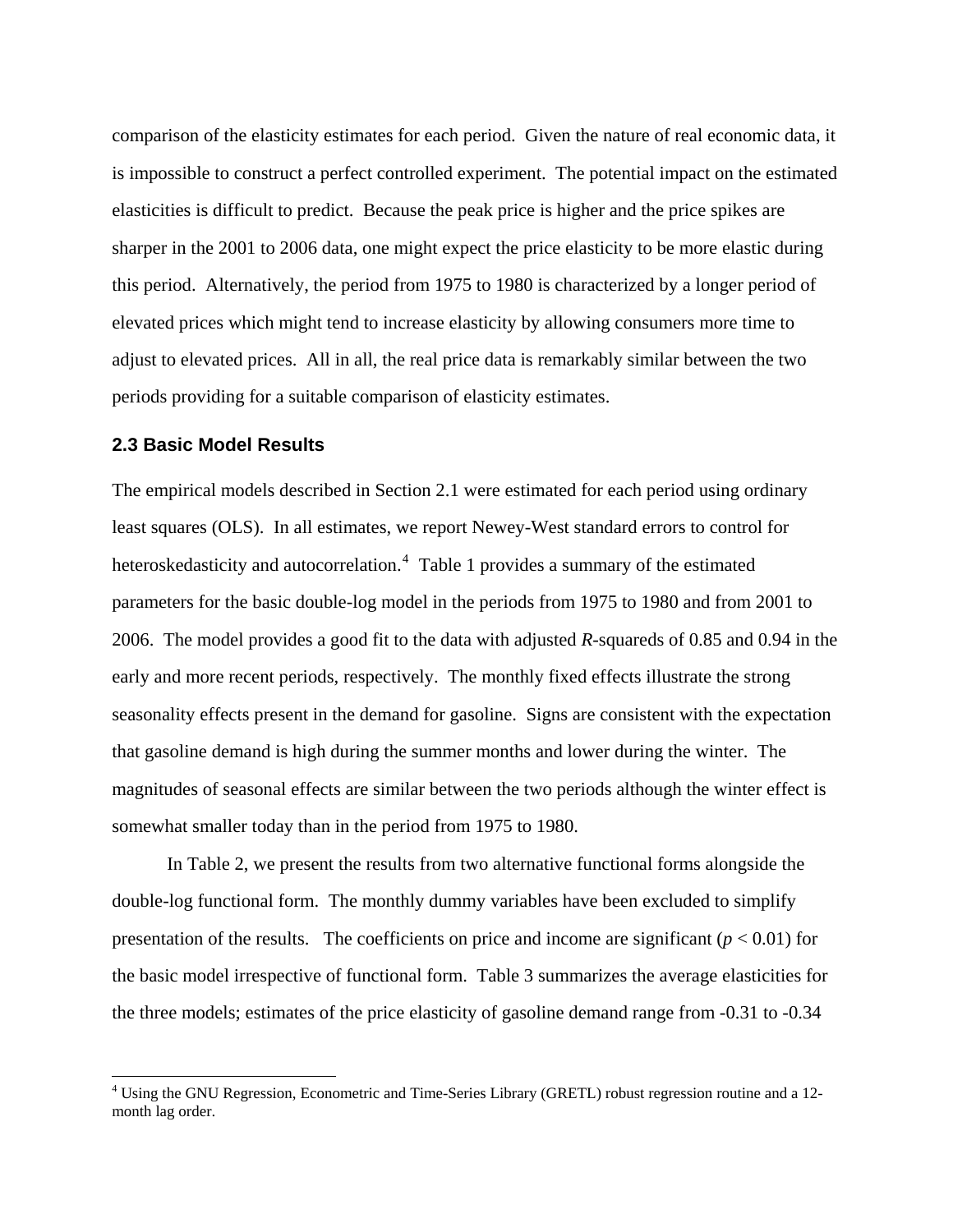in the period from 1975 to 1980 and from -0.041 to -0.043 in the period from 2001 to 2006. Assuming that the samples from each period are independent, we perform a Student's t-test on the elasticity estimates for each model and in all cases reject the null hypothesis that the price elasticities are the same in the two periods.<sup>[5](#page-7-0)</sup> The income elasticity of gasoline demand ranges from 0.47 to 0.49 for the period from 1975 to 1980 and from 0.53 to 0.54 in the period from 2001 to 2006. In this case, we fail to reject the null hypothesis that the income elasticities are different in the two periods.

## **3. ALTERNATIVE SPECIFICATIONS AND RESULTS**

In order to test the robustness of the price and income elasticity estimates produced by the basic model, we employ a number of alternate model specifications in an attempt to decrease the early period elasticity or increase the recent period elasticity. Sections 3.1, 3.2, 3.3 and 3.4 outline alternate model specifications.

### **3.1 Recession and Estimation with Macroeconomic Variables**

In this section we investigate the possibility that the early period elasticity estimates are biased upward because of omitted variables. The period of high gasoline prices from 1975 to 1980 coincided with an economic recession in the United States. To the extent that factors such as high unemployment and inflation contributed to changes in gasoline consumption during this period, it is important to account for historical macroeconomic conditions in our elasticity estimates. Using the basic double-log model we estimate price and income elasticities using as explanatory variables unemployment rate (*UE*), interest rate<sup>[6](#page-7-1)</sup> (*BR*) and inflation rate (*INR*) in addition to real price, income and fixed month effects. If the economic recession contributed to

 $\overline{a}$ 5  $1975 - 1980$   $2 \left( \frac{2001 - 2006}{2} \right)$ 1975 - 1980  $\bf{F}^{2001 - 2006}$  $\left(s_n^{\frac{1975-1980}{n}}\right)^2+\left(s_n^{\frac{2001-2006}{n}}\right)$  $-1980$   $\bf{E}^{2001-}$ +  $=\frac{E_p^{1975-1980}-1}{\sqrt{1055-1980}}$  $p \rightarrow \pm \Omega_p$ *p*  $\boldsymbol{L}_p$  $c = \sqrt{(s_n^{1975-1980})^2 + (s_n^{1975-1980})^2}$  $E_n^{1975-1980}-E$  $t_c = \frac{p}{\sqrt{1 + \left(1 + \frac{p}{\sqrt{1 + \left(1 + \frac{p}{\sqrt{1 + \left(1 + \frac{p}{\sqrt{1 + \left(1 + \frac{p}{\sqrt{1 + \left(1 + \frac{p}{\sqrt{1 + \left(1 + \frac{p}{\sqrt{1 + \left(1 + \frac{p}{\sqrt{1 + \left(1 + \frac{p}{\sqrt{1 + \left(1 + \frac{p}{\sqrt{1 + \left(1 + \frac{p}{\sqrt{1 + \left(1 + \frac{p}{\sqrt{1 + \left(1 + \frac{p}{\sqrt{1 + \left(1 + \frac{p}{\sqrt{1 + \left(1 + \frac{p}{\sqrt$ 

<span id="page-7-1"></span><span id="page-7-0"></span><sup>&</sup>lt;sup>6</sup> Interest rates as indicated by interest rates for 1-year and 10-year U.S. Treasury Bills.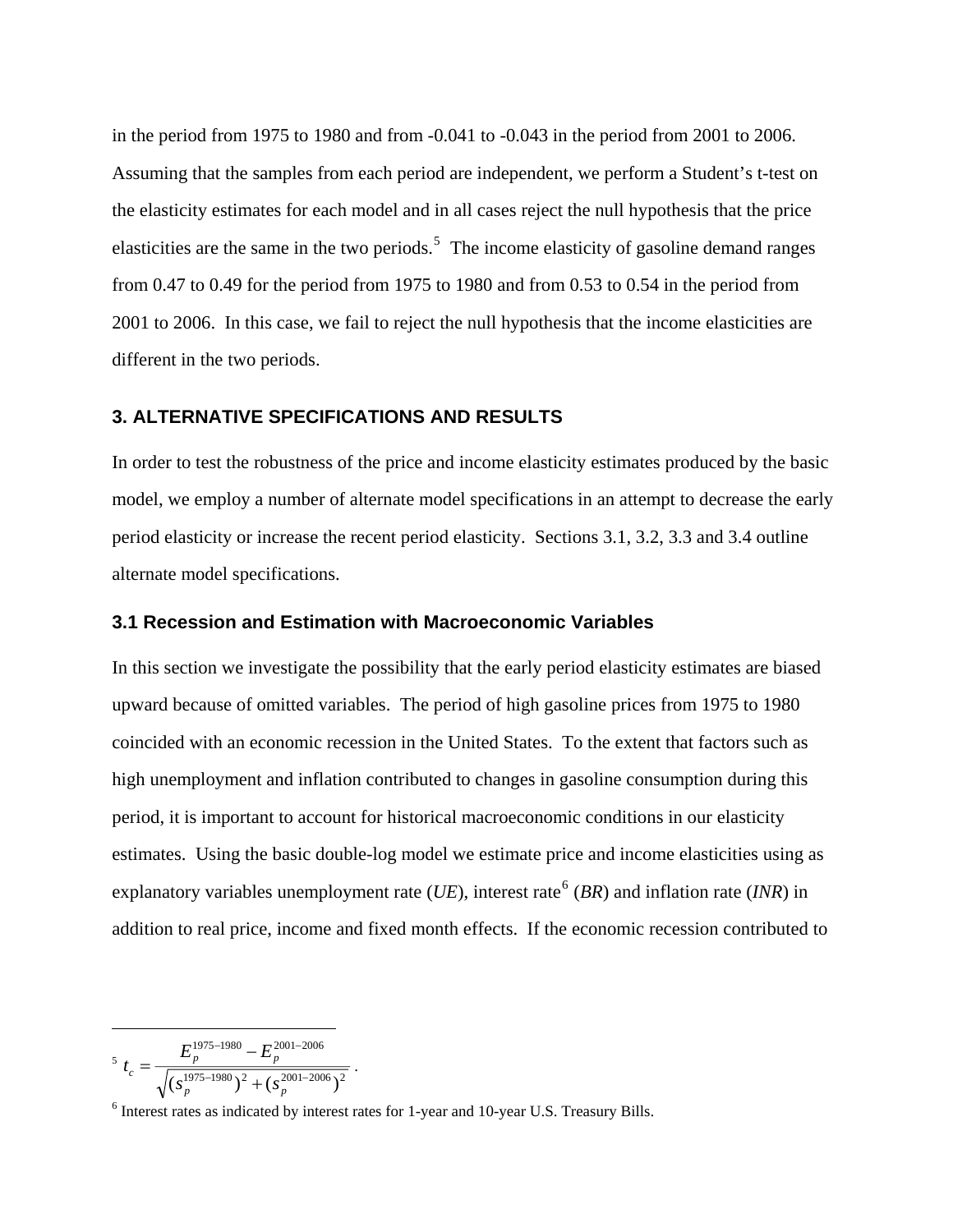a decrease in gasoline consumption during the period from 1975 to 1980, failure to account for this effect would artificially inflate the estimated price elasticity.

Results for the basic double-log model incorporating macroeconomic variables are presented in Table 4. Results using 1-year and 10-year bond interest rates are shown. The macroeconomic variables are jointly significant with F-statistics of 12.48 and 12.66 for the 1 year and 10-year interest rate models, respectively. The coefficients on unemployment rate and inflation rate are independently significant in each model  $(p < 0.05)$ . As expected, accounting for the effect of the recession during the period from 1975 to 1980 produces more inelastic price elasticity estimates of -0.22 and -0.21 for the 1-year and 10-year interest rate models, respectively.<sup>[7](#page-8-0)</sup> The estimated income elasticities are also more inelastic at 0.33 and 0.38.

# **3.2 Simultaneous Equations Models**

 $\overline{a}$ 

A well known problem in estimating demand equations occurs when price and quantity are jointly determined through shifts in both supply and demand resulting in biased and inconsistent parameter estimates. This problem is especially important when attempting to compare elasticity estimates between two periods. One potential explanation for the estimated elasticity differences is that the high prices of 1975 to 1980 were largely supply driven, while the high prices of 2001 to 2006 were demand driven; the endogeneity of prices and quantities would result in more elastic elasticity estimates in the 1970s and 1980s and less elastic estimates in the 2000s.

To address this concern, we instrument for price in the late period. An ideal instrumental variable for determining gasoline demand is one that is highly correlated with the price of gasoline (the endogenous variable) but not with unobserved shocks to gasoline demand. With respect to selection of instrumental variables, Ramsey, et al. (1975) and Dahl (1979) have used the relative prices of refinery products such as kerosene and residual fuel oil as instrumental variables. The problem with this approach is that the relative prices of other refinery outputs are

<span id="page-8-0"></span><sup>&</sup>lt;sup>7</sup> Using the same models with macroeconomic data results in an estimated price elasticity of approximately  $-0.03$  for the period from 2001 to 2006.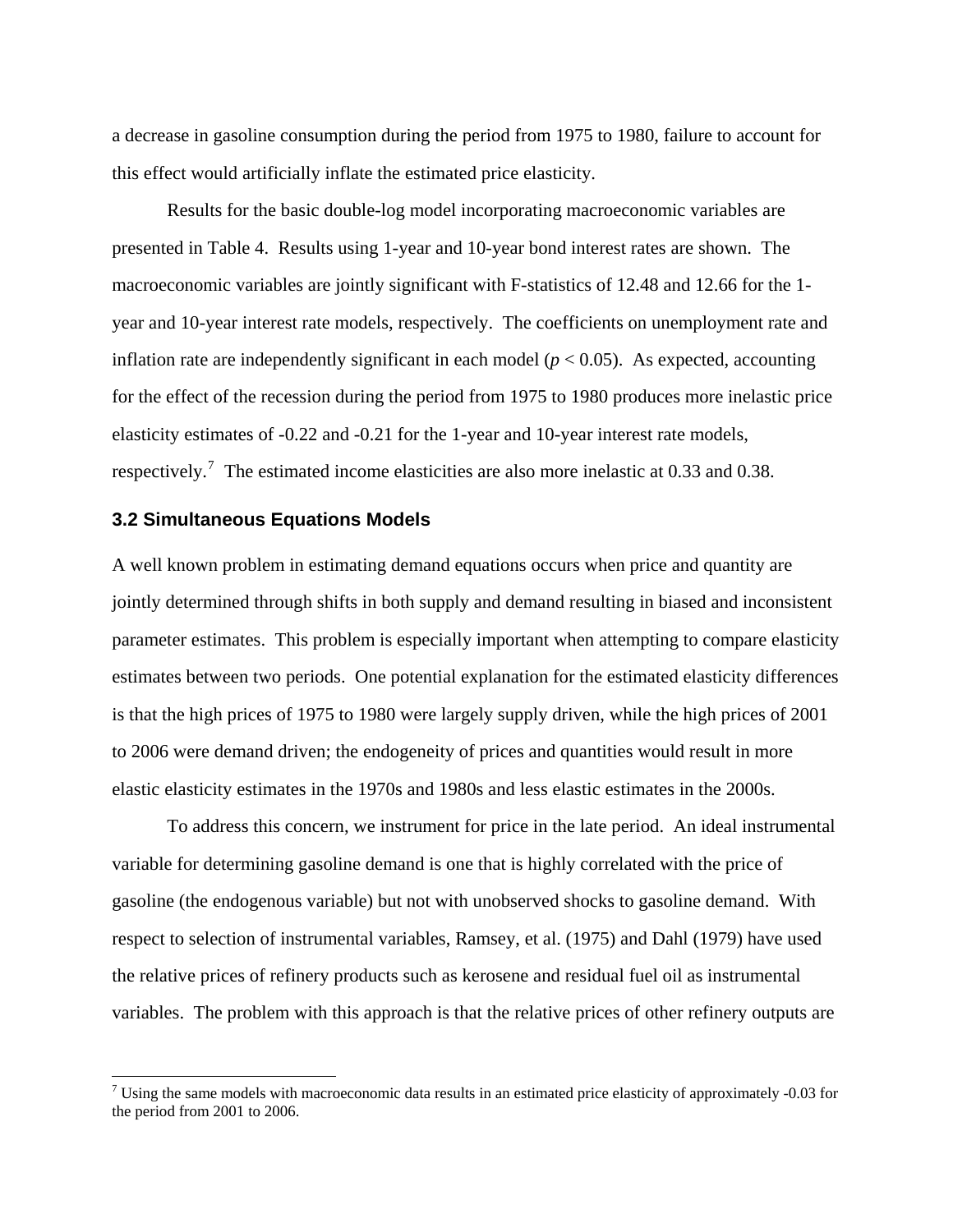likely to be correlated with gasoline demand shocks. Since gasoline demand and oil price are correlated, gasoline demand is likely correlated with the prices of other refinery outputs via the price of oil.

As it turns out, identifying appropriate instrumental variables for gasoline demand is difficult. In this paper we experiment with two types of instrumental variables: crude oil quality and crude oil production disruptions. Here we define crude oil input quality by sulfur content  $(S_{it})$  and American Petroleum Institute specific gravity  $(API_{it})$ . Since environmental regulations require the removal of sulfur from gasoline, higher sulfur content crude oil presumably increases the cost of manufacturing gasoline due to higher sulfur removal costs. Heavier crude oils are characterized by lower API specific gravity and require more "cracking" to produce gasoline than do lighter crude oil inputs. Therefore, one would expect gasoline price to be positively correlated with sulfur content and negatively correlated with API gravity. Crude oil production disruptions are represented for three countries, Venezuela  $(VZ_{it})$ , Iraq  $(IQ_{it})$  and the United States (*USjt*). These three countries were selected because each has had its production of crude oil affected by external shocks that are unlikely to be related to gasoline demand shocks. In Venezuela, a strike by oil workers beginning in December 2002 cut production to near zero and has significantly affected output for several years. In Iraq, an international embargo and, more recently, war have caused major disruptions to oil operations. In the United States, production has been in steady decline since the 1970s due to declining resources. In 2005, hurricanes Katrina and Rita resulted in the temporary loss of several hundred thousand barrels of production in the Gulf of Mexico.

For each country, crude oil production disruptions are defined by the difference between actual production and a production forecast,<sup>[8](#page-9-0)</sup> for example  $VZ_{jt} = production$  - *forecast*.<sup>[9](#page-9-1)</sup> The start of each disruption is defined by a specific event leading to a loss in production. In

 $\overline{a}$ 

<span id="page-9-0"></span> $8$  For forecasted oil production in each country, we employ a simple double-log model using only a time trend and fixed month effects as explanatory variables.

<span id="page-9-1"></span><sup>&</sup>lt;sup>9</sup> In unreported results, we instead used a set of indicator variables representing the supply shocks. The results were qualitatively similar.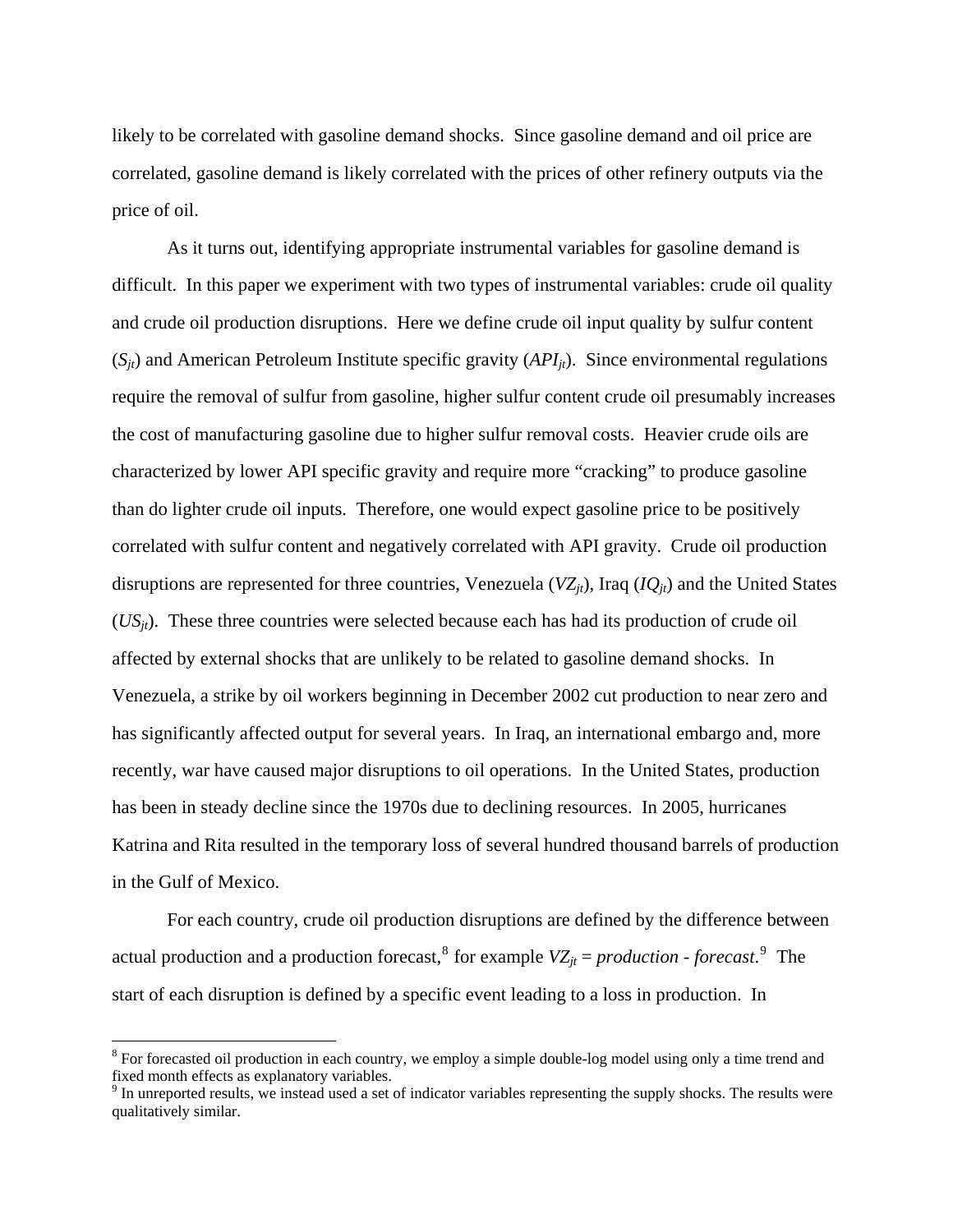<span id="page-10-0"></span>Venezuela, the disruption start corresponds with the oil worker strike beginning in December of 2002 as reported by Banerjee (2002). In Iraq we use the beginning of the second Gulf War in March of 2003 as reported by Tyler (2003). Finally, in the U.S., hurricane Katrina marks the beginning of the disruption reported by Mouawad and Bajaj (2005) in September 2005. The end of each disruption is defined as the month in which actual production reaches the forecasted production level. In the U.S., the forecast and production do not converge, but because production follows a highly seasonal pattern, the disruption end date is defined by the winter production peak marking the return to "normal" operations. Based on these definitions, the disruption periods are, December 2002 through March 2003 (*VZ*), March 2003 through November 2003 (*IQ*) and September 2005 through January 2006 (*USA*).

 Using these instruments, we estimate Equation (1) via two-stage least squares (2SLS). Unfortunately, data on several instrumental variables are not available for the entire study period. This prevents analysis of gasoline demand in the period from 1975 to 1980 using the instrumental variable approach. However, our goal is to determine if the elasticity differences we estimate are due to a bias in the later period estimates.

To gauge the strength of the instruments, Table 5 summarizes the coefficient estimates when we regress the log of real gasoline price on each of the sets of instruments. Crude oil quality does not prove to be an appropriate instrumental variable, as the coefficients on sulfur content (*S*) and specific gravity (*API*) are not significant. U.S. crude oil production disruption (*USA*) is found to be significant ( $p < 0.01$ ), however the coefficients on production disruptions in Venezuela and Iraq are not significant ( $p = 0.13$  and  $p = 0.22$ , respectively). Given these results, we also report the results when using only disruptions in U.S. production.

Table 6 compares the 2SLS estimates. Crude oil quality does not produce a significant result, as foreshadowed by the first stage results. Crude oil production disruptions appear to be the best set of instruments.<sup>[10](#page-10-0)</sup> In both the three-country and USA-only cases the price and income

 $\overline{a}$ 

 $10$  We attempted a 2SLS regression using U.S. production disruptions together with crude oil quality as instruments, however the coefficients on the crude oil quality variables were not significant in the first stage regression.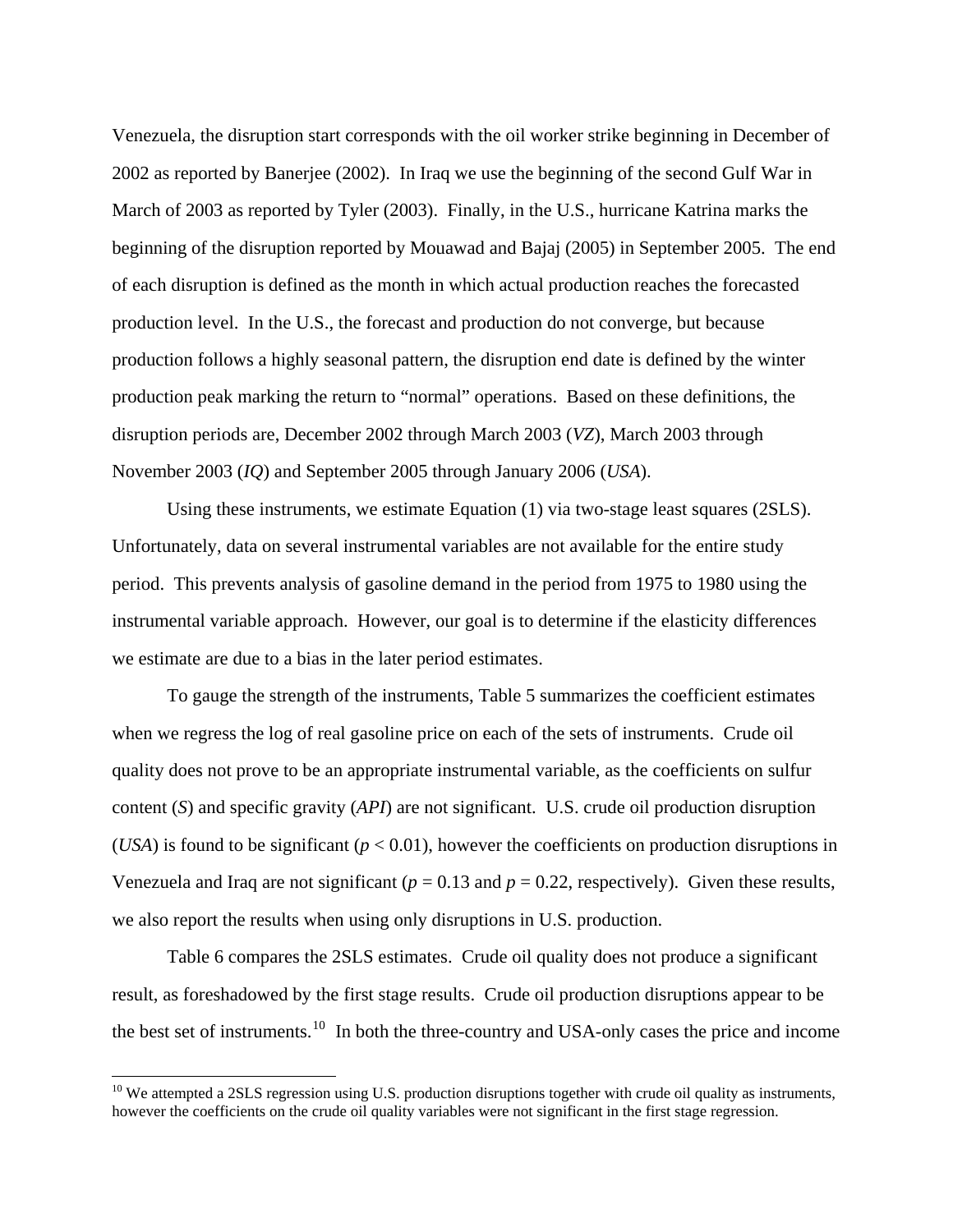<span id="page-11-0"></span>coefficients are significant ( $p < 0.01$ ). The estimated price elasticities are  $-0.060$  and  $-0.077$  for the three-country and USA-only cases, respectively. In the case of the USA-only model, the price elasticity estimate for the period from 2001 to 2006 is more elastic and significantly different from the basic model estimate for the same period. However, the price elasticity is still small relative to the price elasticity estimates for the period from 1975 to 1980. While we cannot rule out the effects of simultaneity, the instrumental variable results are encouraging and suggest that these effects may be small relative to other factors affecting price elasticity.

## **3.3 Price Income Interaction Parameter Model**

In order to study the interaction between the price elasticity of demand and income, we utilize a simple interaction model of the form of Equation 2 below. The interaction term,  $lnP_{it}lnY_{it}$ captures the extent to which the responsiveness of consumers to price changes increases or decreases as income changes.<sup>[11](#page-11-0)</sup> In this specification, the price elasticity of gasoline demand is equal to  $E_p = \beta_l + \beta_3 ln Y_{jt}$ . Since the price elasticity is less than zero, a positive coefficient  $\beta_3$  on the interaction term indicates a decrease in the price response as income rises.

$$
\ln G_{ji} = \beta_o + \beta_1 \ln P_{ji} + \beta_2 \ln Y_{ji} + \beta_3 \ln P_{ji} \ln Y_{ji} + \varepsilon_j + \varepsilon_{ji}
$$
 (2)

Results from OLS estimation of the price-income interaction model and partial adjustment models are presented in Table 7 below. In the case of the price-income interaction model, the coefficients on price, income and the interaction term are significant for the period from 1975 to 1980 ( $p < 0.05$ ) and for the period from 2001 to 2006 ( $p < 0.01$ ).

#### **3.4 Partial Adjustment Models**

 $\overline{a}$ 

Another common approach to modeling gasoline demand is through the use of a partial adjustment model.<sup>[12](#page-11-0)</sup> For example, see Houthakker, et al. (1974). The partial adjustment (PA)

 $11$  We also investigated the possibility of quadratic relation between price elasticity and income using an interaction term of the form  $\ln P_{it}(\ln Y_{it})^2$ . However, colinearity between  $\ln Y_{it}$  and  $(\ln Y_{it})^2$  $12$  Recently, a number of authors have used alternate dynamic models of gasoline demand based on cointegration techniques. For example, see Alves and Bueno (2003), Bentzen (1994), Eltony and Almutairi (1995), and Ramanathan (1999). We also investigated this approach. Tests for cointegration provided mixed results. In augmented Dickey-Fuller tests we failed to reject the unit root hypothesis for the residuals of the cointegrating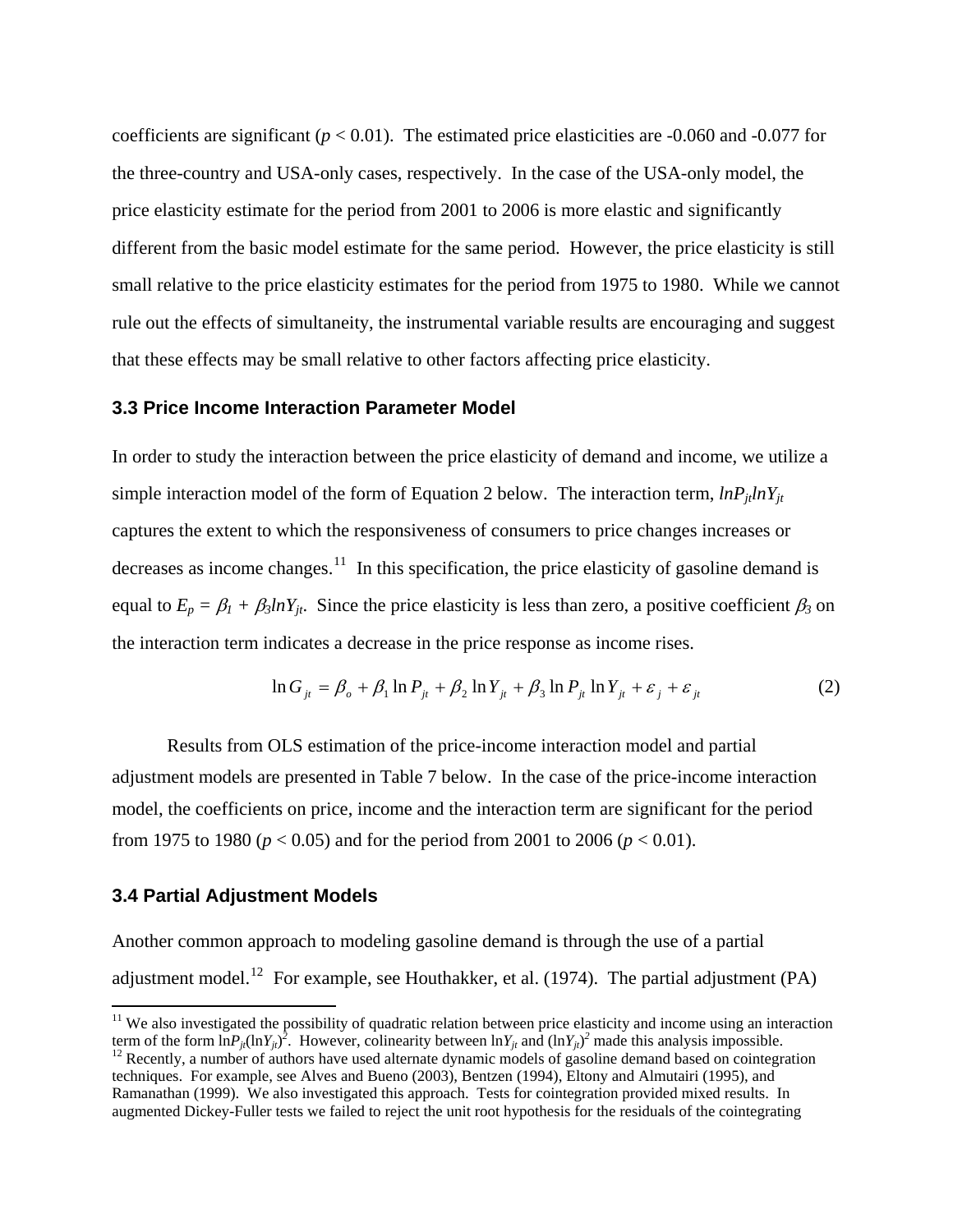model is a dynamic model that includes a lagged dependent variable. The rationale is that frictions in the market prevent reaching the appropriate equilibrium level and as a result, only a fraction of the desired change in consumption between periods is realized. In this paper, we estimate models with both 1-month (*t* - 1) and 12-month (*t* - 12) lags with and without fixed month effects. Here we use *ln*  $G_{jt}$ <sup>\*</sup> in Equation 3 to represent the log of the equilibrium level of gasoline consumption. The realized consumption in month *j* and year *t*,  $lnG_{jt}$  is given by consumption in the previous period,  $lnG_{it-1}$  plus a fraction  $\lambda$  (adjustment coefficient) of the difference between  $lnG_{jt}$ <sup>\*</sup> and  $lnG_{jt-1}$  as shown in Equation 4 below.

$$
\ln G_{ji}^* = \beta_o + \beta_1 \ln P_{ji} + \beta_2 \ln Y_{ji}
$$
 (3)

$$
\ln G_{ji} = G_{ji-1} + \lambda (G_{ji} * -G_{ji-1}) + \varepsilon_{ji}, 0 < \lambda < 1
$$
 (4)

Substituting for  $ln G_{it}$ <sup>\*</sup> in Equation 4 yields Equation 5 below which is estimated by OLS. The short-run price and income elasticities are given by the coefficients  $\xi_2$  and  $\xi_3$ , respectively. The fully adjusted coefficients on the price and income terms,  $\zeta_{2,3}/\lambda = \zeta_{2,3}/(1-\zeta_1)$  are generally interpreted as long-run elasticities. However, the interpretation is not as clear when monthly data are used. If the speed of adjustment  $(1/\lambda)$  is relatively short, on the order of several months, the fully adjusted elasticities may also be interpreted as short-run. In Section 3.5, both the short-run and fully adjusted coefficients are reported for comparison.

$$
\ln G_{ji} = \xi_o + \xi_1 G_{ji-1} + \xi_2 \ln P_{ji} + \xi_3 \ln Y_{ji} + \varepsilon_{ji}
$$
 (5)

The partial adjustment models provide mixed results. In the partial adjustment models without monthly dummy variables, the  $\ln G_{t-1}$  lag model does not fit the empirical data. For the 12-month lag, the coefficient on income is not significant in either period. Therefore, we exclude the results of these models from the elasticity comparison. Incorporating fixed month

regressions, I(12). However, the Durbin-Watson statistics for the cointegrating regressions suggested the presence of cointegration, I(12). When we applied an error correction model similar to Alves and Bueno (2003) we obtained elasticity estimates consistent with results from our other models.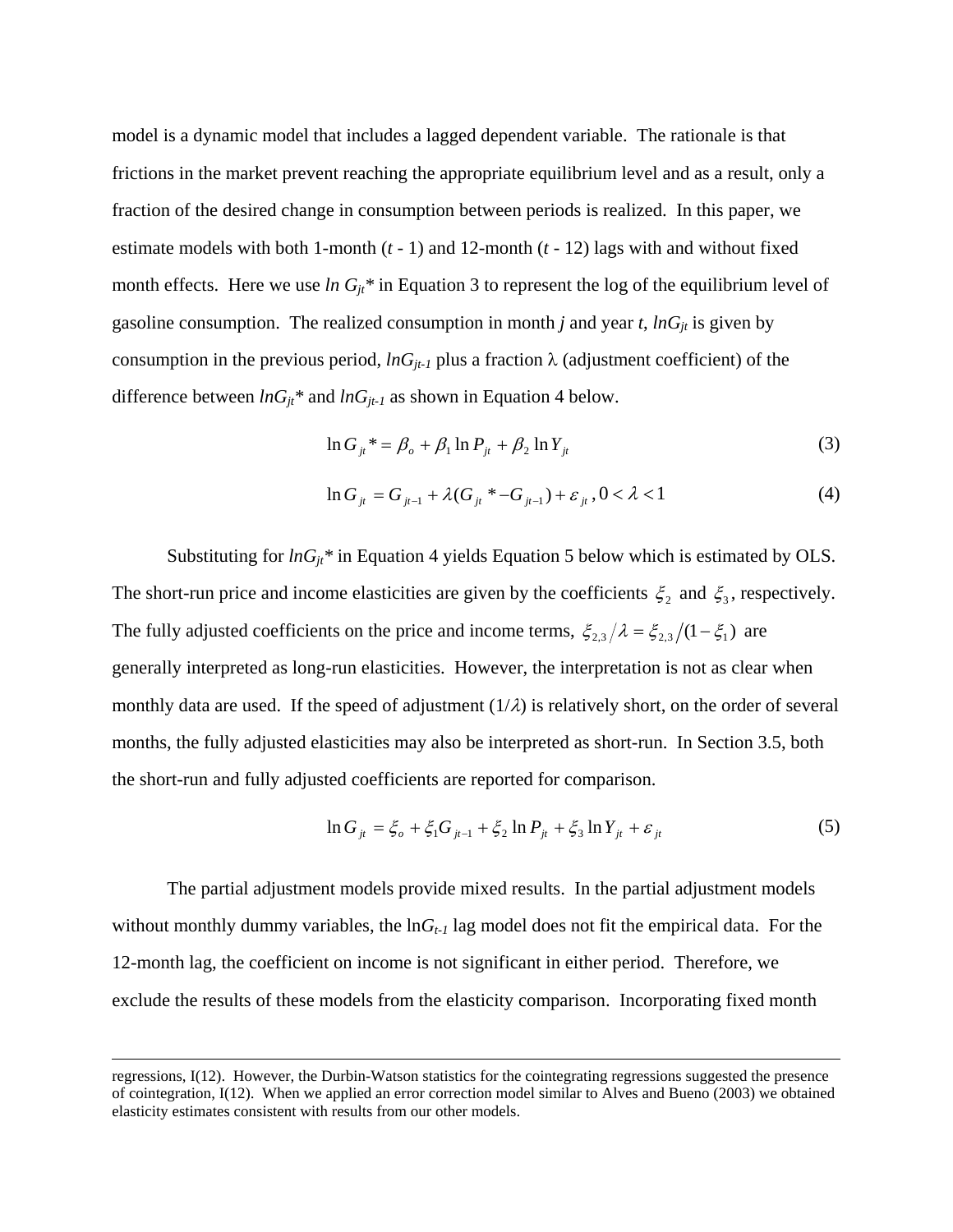effects improves the fit somewhat. For the period from 2001 to 2006, the coefficients on price, income and the lagged dependent variable are significant  $(p < 0.01)$  for both lag structures. For the period from 1975 to 1980, however, the coefficients on the lagged dependent variable and on income are not significant in the 1-month and 12-month lag models, respectively. Therefore, we also exclude the results for this period from the comparison of gasoline elasticities. With respect to the 2001 to 2006 results, the speed of adjustment is approximately 1.5 and 9.4 months for the 1-month and 12-month models, respectively. This suggests that the fully adjusted elasticity estimates may be interpreted as short-run estimates and are included below for comparison.

## **3.5 Summary of Alternative Specifications Results**

The estimated price and income elasticities of gasoline demand for alternate model specifications are summarized in Table 8 below. Based on the price income interaction, simultaneous equations and recession data models, the estimated price elasticity of gasoline demand is between -0.21 and -0.22 in the period from 1975 to 1980 and between -0.034 and -0.077 in the period from 2001 to 2006. While the partial adjustment models do not provide a basis for comparison between the two periods, the estimated price and income elasticities in the period from 2001 to 2006 are consistent with other model specifications. A student's t-test of the simultaneous equations and recession data model results shows that the estimated price elasticities in the two periods are significantly different  $(t = 3.15)$  even in the most conservative case.

#### **4. DISCUSSION**

The results presented here strongly support the existence of a structural change in the demand for gasoline. Estimates of the short-run price elasticity of gasoline demand for the period from 1975 to 1980 range from -0.21 and -0.34 and are consistent with estimates from the literature that use comparable data. However, estimates of the price elasticity for the more recent period are significantly more inelastic ranging from -0.034 to -0.077. This result has important policy implications.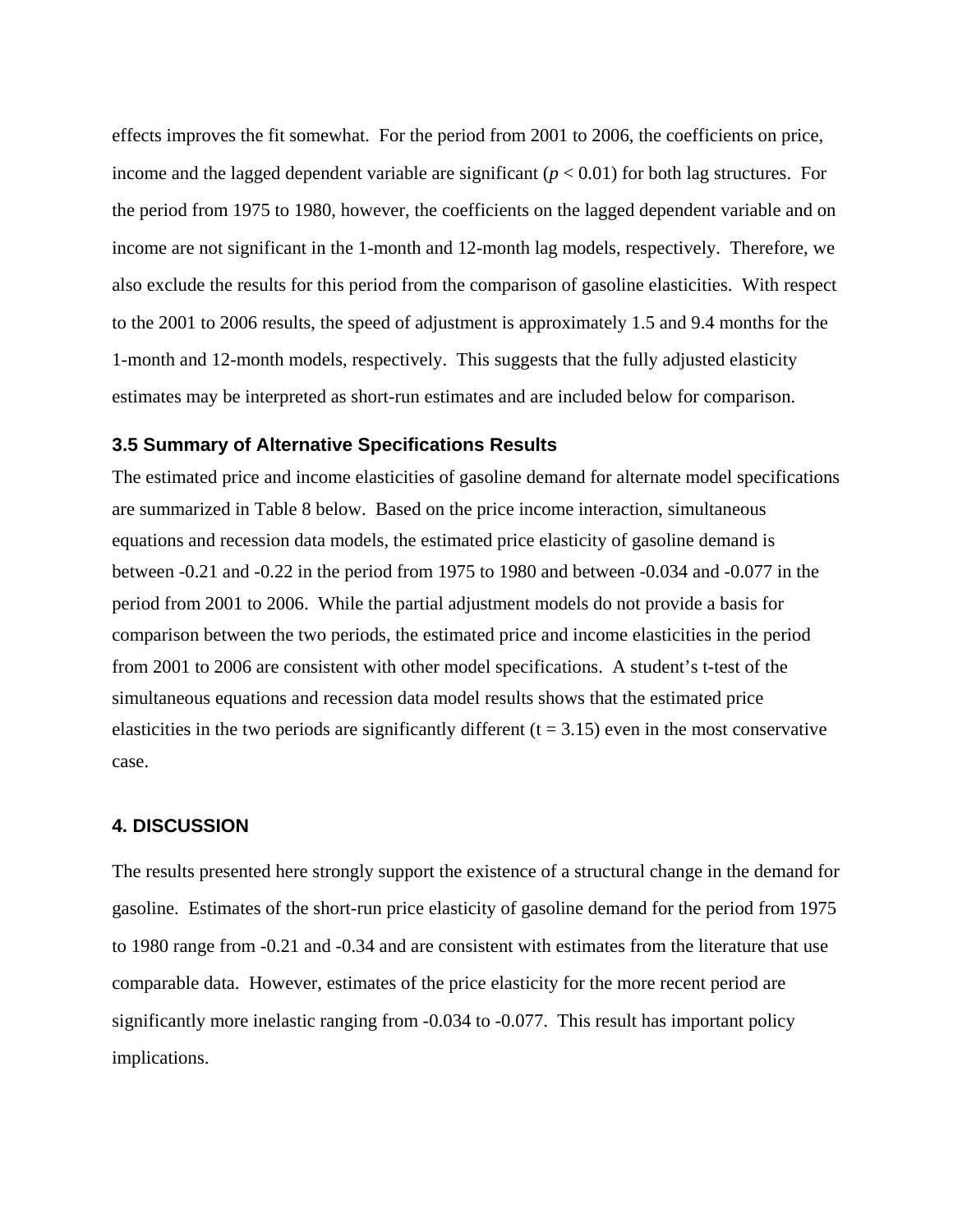The short-run price elasticity is a measure of the change in driving behavior as a result of a change in the price of gasoline. A driver's response to higher prices is largely composed of a reduction in the amount of driving (vehicle miles traveled) and an increase in the fuel efficiency of driving. The fuel efficiency of driving can be increased through for example, improved vehicle maintenance or changes in driving behavior such as slower acceleration or reduced vehicle speed. In addition, shifts in household vehicle stock utilization may contribute to shortrun elasticity. The short-run elasticity may also include more permanent changes in the vehicle stock (e.g., the purchase of more fuel efficient vehicles), though vehicle purchase decisions are typically regarded as more long-run in nature. The results presented here suggest that on average, U.S. drivers appear less responsive in adjusting to gasoline price increases than in previous decades.

It may be the case today that U.S. consumers are more dependent on automobiles for daily transportation than during the 1970's and 1980's and as a result, are less able to reduce vehicle miles traveled in response to higher prices. One hypothesis is that an increase in suburban development has led to larger distances between travel destinations. This could mean that drivers have less ability to respond to price changes because greater distances decrease the viability of non-motorized modes such as walking or biking. In addition, when development patterns increase the distance between home and non-discretionary destinations such as the workplace, a greater share of the total vehicle miles traveled are fixed. An increase in multiple income households would further decrease flexibility if a greater share of the population requires a daily work commute. Finally, these effects are compounded if the availability of public transit is less than in earlier decades.

Another hypothesis is that as incomes have grown, the budget share represented by gasoline consumption has decreased making consumers less sensitive to price increases. The price income interaction model presented here provides insight into this hypothesis. If increasing income results in a decrease in the consumer response to gasoline price changes, one would expect the coefficient on the interaction term of the model to have a positive sign.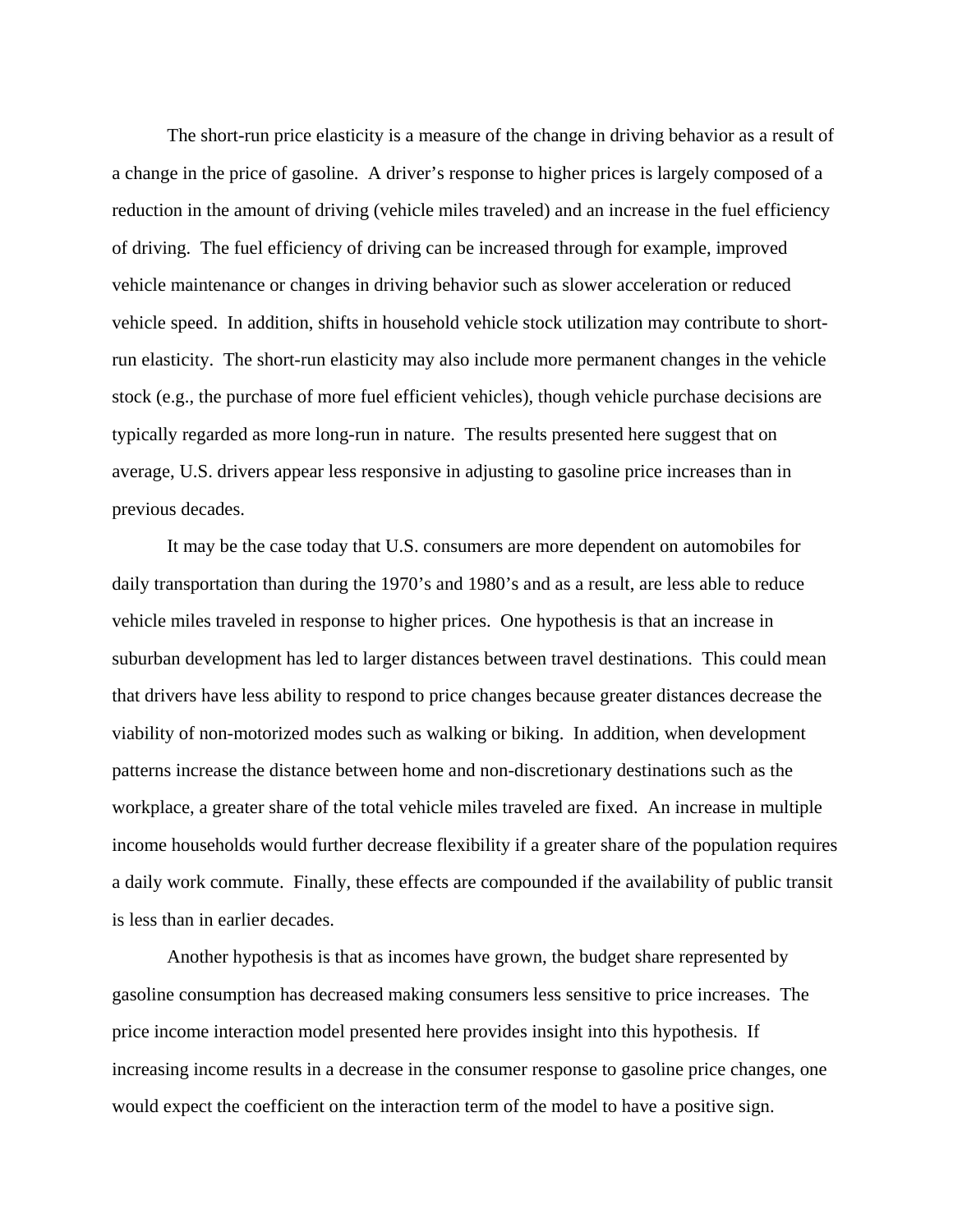However, in both periods we find that the coefficient on the interaction term is negative suggesting that on average, gasoline consumption is more sensitive to price changes as income rises. This somewhat counterintuitive result is supported by the household gasoline demand analysis conducted by Kayser (2000) who also finds a negative coefficient on the price income interaction term. The hypothesis proposed by Kayser is that as incomes rise, a greater proportion of automobile trips are discretionary. Alternatively, at lower income levels, the amount of travel has already been reduced to the minimum leaving little room for adjustment to higher prices. Another possible explanation is that the number of vehicles per household increases with income. When the number of household vehicles exceeds the number of drivers, there is the possibility for drivers to shift to more fuel efficient vehicles within the household stock as gasoline prices rise. Whatever the explanation, the overall decrease in price elasticity despite growth in incomes suggests that these effects are relatively minor compared to other factors affecting gasoline demand.

Finally, the overall improvement in U.S. fleet average fuel economy since the late 1970's and early 1980's may have also contributed to a decrease in the responsiveness of consumers to gasoline price increases. Largely a result of the U.S. Corporate Average Fuel Economy (CAFE) and market penetration of fuel efficient foreign vehicles during the period, the U.S. fleet average fuel economy improved from approximately 15 miles per gallon in 1980 to approximately 20 miles per gallon in 2000 according to National Research Council (2002). Because the vehicle fleet has become more fuel efficient, a decrease in miles traveled today has a smaller impact on gasoline consumption. That is to say if for example discretionary travel is reduced, the resulting reduction in gasoline consumption today is less than in 1980 because today's vehicles consume less fuel per mile driven.

To some degree, the short-run price elasticity during the 1970's and 1980's may also reflect the large difference in fuel economy between old and new vehicles that existed during the transition to higher fuel economy standards. As more fuel efficient vehicles came to market, it was possible for consumers to realize a large improvement in fuel economy by trading in older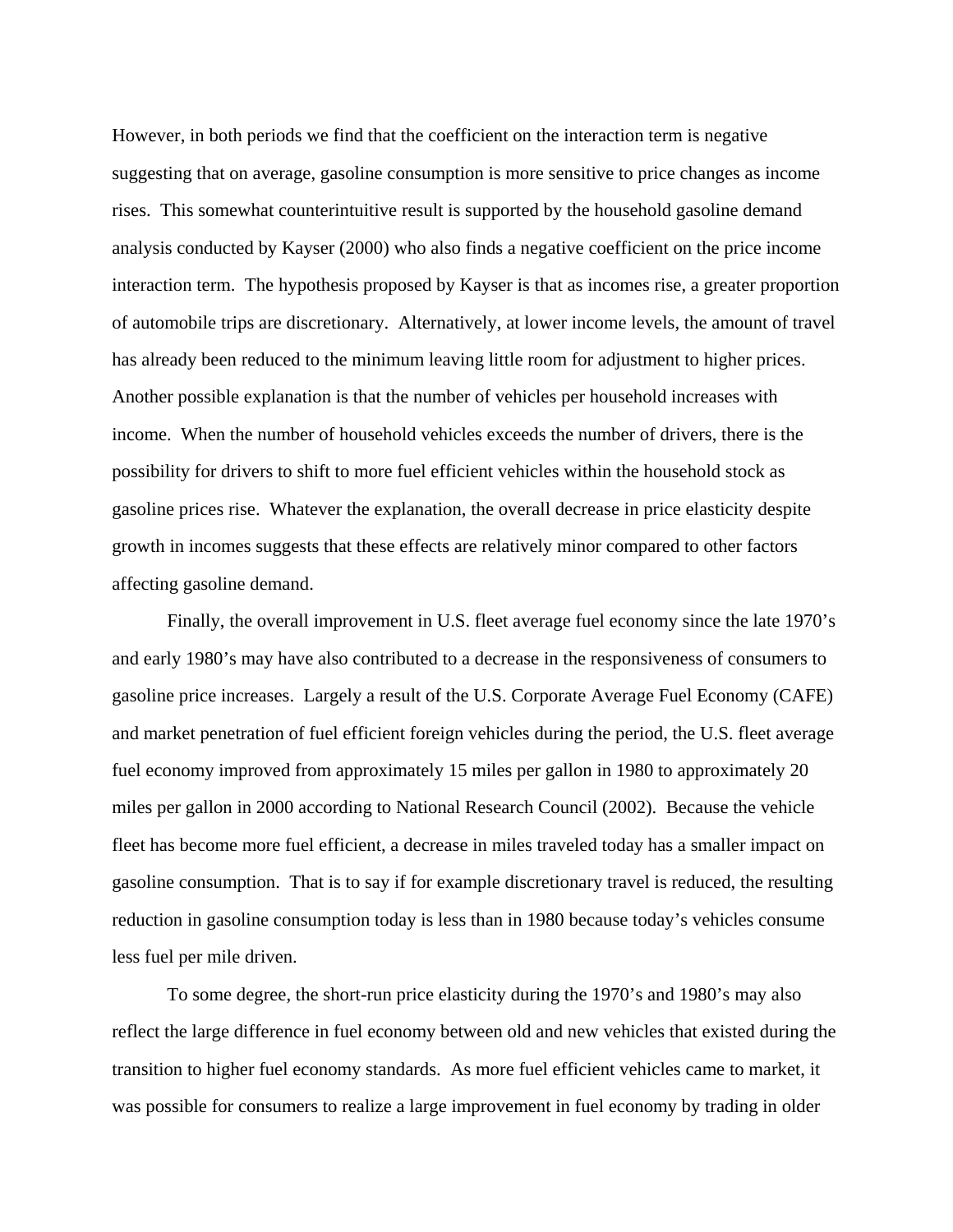vehicles for newer models. Today however, there is little difference in fuel economy between old and new vehicles. This is largely a result of CAFE standards that have not been significantly increased since the 1980's. As a result, today's new vehicle market forces consumer to choose between smaller vehicle classes or more expensive hybrid models when considering options for improving vehicle fuel economy. The inelastic price elasticities observed in the more recent period of this study may be a continuation of a trend identified by Espey (1998) who observed that short-run price elasticities appeared to decrease in magnitude over time. Espey argues that as prices rose during the 1970's and people initially changed driving habits and bought more fuel efficient vehicles there were fewer short-run options to respond to increasing prices in the future.

Whatever the cause, the results presented here suggest that today's consumers have not significantly altered their driving behavior in response to higher gasoline prices. It is important to note that these results measure consumers' reactions to short run changes in gasoline prices. However, it is the long-run response that is the most important in determining which polices are most appropriate for reducing gasoline consumption. As it turns out, it is relatively difficult to measure long-run gasoline elasticities in practice due to factors such as the cyclical nature of gasoline prices. In this paper, we are also limited to currently available data and the relatively short history of high gasoline prices during the past several years.

Analysis of the short-run price elasticity does however provide some insight into long-run behavior. The long-run response to gasoline price increases is the sum of short-run changes (miles driven) and long-run changes (fuel economy of the vehicle fleet). The short-run results suggest that consumers today are less responsive in adjusting miles driven to increases in gasoline price. This component seems unlikely to change significantly for long-run behavior. This is because factors that may contribute to inelastic short-run price elasticities such as land use, employment patterns and transit infrastructure typically evolve on timescales greater than those considered in long-run decisions.

In terms of vehicle fuel economy, consumers may respond to higher gasoline prices in the long-run by purchasing more fuel efficient vehicles. However, if consumers in the period from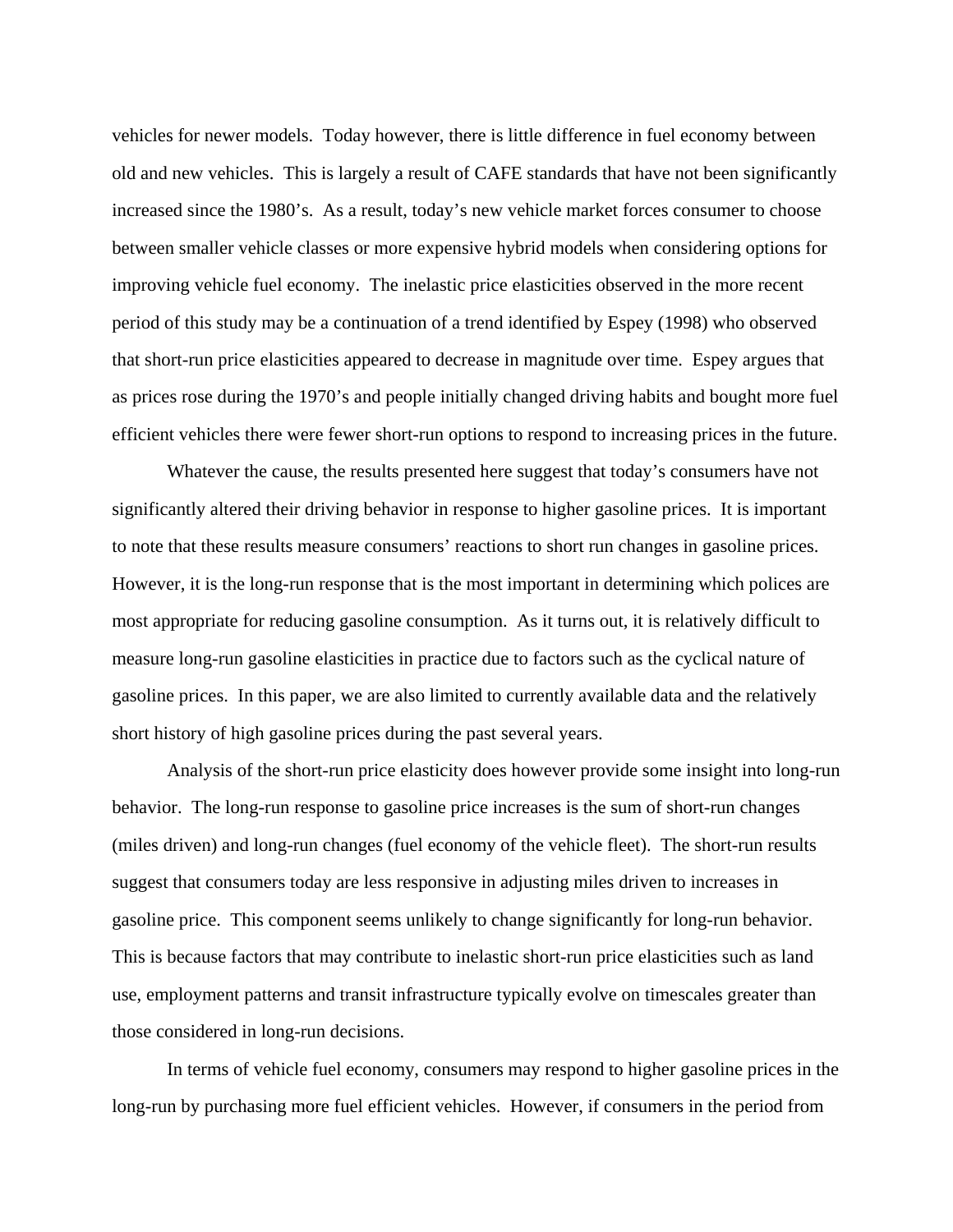2001 to 2006 were purchasing more fuel efficient vehicles in response to higher gasoline prices, one would expect to see at least a portion of this effect in the short-run elasticity. While our results do not preclude a significant shift to more fuel efficient vehicles in the long-run response, the highly inelastic values that we observe suggest that the vehicle fuel economy component is small. If the long-run price elasticity is in fact more inelastic than in previous decades, smaller reductions in gasoline consumption will occur for any given gasoline tax level. As a result, a tax would need to be significantly larger today in order to achieve an equivalent reduction in gasoline consumption. In the U.S., gasoline taxes have been politically difficult to implement. Higher required tax levels pose an addition hurdle. This may make tax policies impossible to implement in practice. In this case, alternate measures such as increases in the CAFE standard may be required to achieve desired reductions in gasoline consumption.

# **5. SUMMARY AND CONCLUSIONS**

In this paper we estimate the average per capita demand for gasoline in the U.S. for the period from 1974 to 2006. We investigate two periods of similar gasoline price increases in order to compare the demand elasticities in the 1970's and 1980's with today. We find that the short-run price elasticity of U.S. gasoline demand is significantly more inelastic today than in previous decades. This result is robust and consistent across several empirical models and functional forms. The observed change provides evidence of a structural change in the U.S. market for transportation fuel and may reflect shifts in land-use, social or vehicle characteristics during the past several decades. These results suggest that technologies and policies for improving vehicle fuel economy may be increasingly important in reducing U.S. gasoline consumption.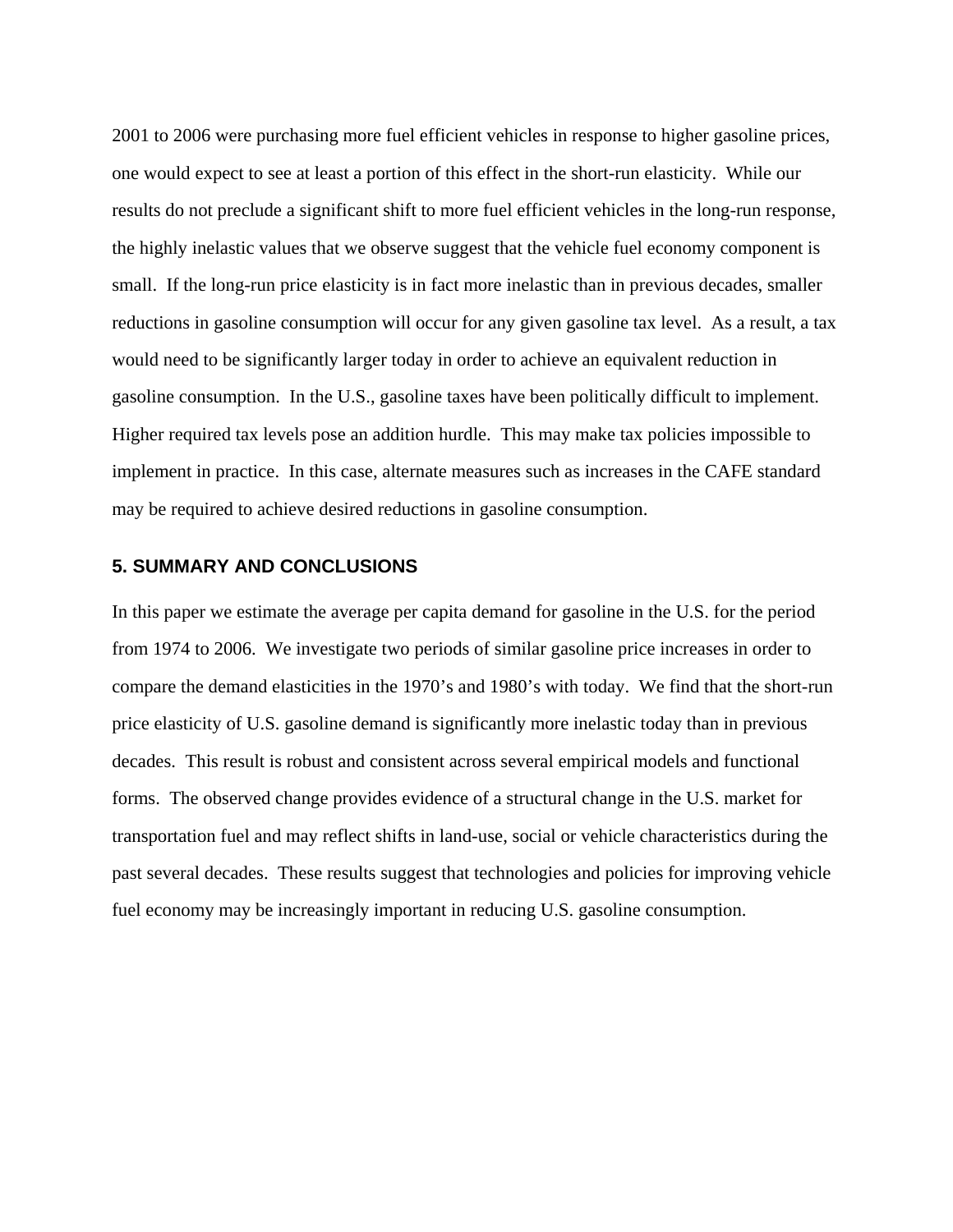# **7. REFERENCES**

- Alves, D. C. O. and Bueno, R. D. (2003). "Short-Run, Long-Run and Cross Elasticities of Gasoline Demand in Brazil." Energy Economics 25(2): 191-199.
- Bentzen, J. (1994). "An Empirical-Analysis of Gasoline Demand in Denmark Using Cointegration Techniques." Energy Economics 16(2): 139-143.
- Banerjee, N. (2002). "Venezuela Strife Pushes Crude Oil to \$30." The New York Times. Late Edition - Final. C 1. December 17, 2002.
- Bureau of Economic Analysis, *National Economic Accounts, Implicit Price Deflators for Gross Domestic Product.* http://www.bea.gov/bea/dn/nipaweb/index.asp. Accessed May 19, 2006.
- Bureau of Economic Analysis, *National Economic Accounts, Personal Income and Its Disposition.* U.S. Department of Commerce. http://www.bea.gov/bea/dn/nipaweb/index.asp. Accessed May 19, 2006.
- Dahl, C. and Sterner, T. (1991). "Analyzing Gasoline Demand Elasticities: A Survey." Energy Economics 3(13): 203-210.
- Dahl, C. A. (1979). "Consumer Adjustment to a Gasoline Tax." The Review of Economics and Statistics 61(3): 427-432.
- Eltony, M. N. and Almutairi, N. H. (1995). "Demand for Gasoline in Kuwait an Empirical-Analysis Using Cointegration Techniques." Energy Economics 17(3): 249-253.
- Espey, M. (1998). "Gasoline Demand Revisited: An International Meta-Analysis of Elasticities." Energy Economics 20: 273-295.
- Houthakker, H. S., Verleger, P. K. and Sheehan, D. P. (1974). "Dynamic Demand Analysis for Gasoline and Residential Electricity." American Journal of Agricultural Economics 56(2): 412-418.
- Hsing, Y. (1990). "On the Variable Elasticity of the Demand for Gasoline." Energy Economics 12(2): 132-136.
- Kahn, M. E. (2000). "The Environmental Impact of Suburbanization." Journal of Policy Analysis and Management 19(4): 569-586.
- Kayser, H. A. (2000). "Gasoline Demand and Car Choice: Estimating Gasoline Demand Using Household Information." Energy Economics 22(3): 331-348.
- Mouawad, J. and Bajaj, V. (2005). "Gulf Oil Operations Remain in Disarray." The New York Times. Late Edition - Final. C 1. September 2, 2005.
- National Research Council, (2002). *Effectiveness and Impact of Corporate Average Fuel Economy (CAFE) Standards*. National Academy Press.
- Nicol, C. J. (2003). "Elasticities of Demand for Gasoline in Canada and the United States." Energy Economics 25(2): 201-214.
- Polzin, S. E. and Chu, X. (2005). "A Closer Look at Public Transportation Mode Share Trends." Journal of Transportation and Statistics 8(3): 41-53.
- Puller, S. L. and Greening, L. A. (1999). "Household Adjustment to Gasoline Price Change: An Analysis Using 9 Years of Us Survey Data." Energy Economics 21(1): 37-52.
- Ramanathan, R. (1999). "Short- and Long-Run Elasticities of Gasoline Demand in India: An Empirical Analysis Using Cointegration Techniques." Energy Economics 21(4): 321-330.
- Ramsey, J., Rasche, R. and Allen, B. (1975). "An Analysis of the Private and Commercial Demand for Gasoline." The Review of Economics and Statistics 57(4): 502-507.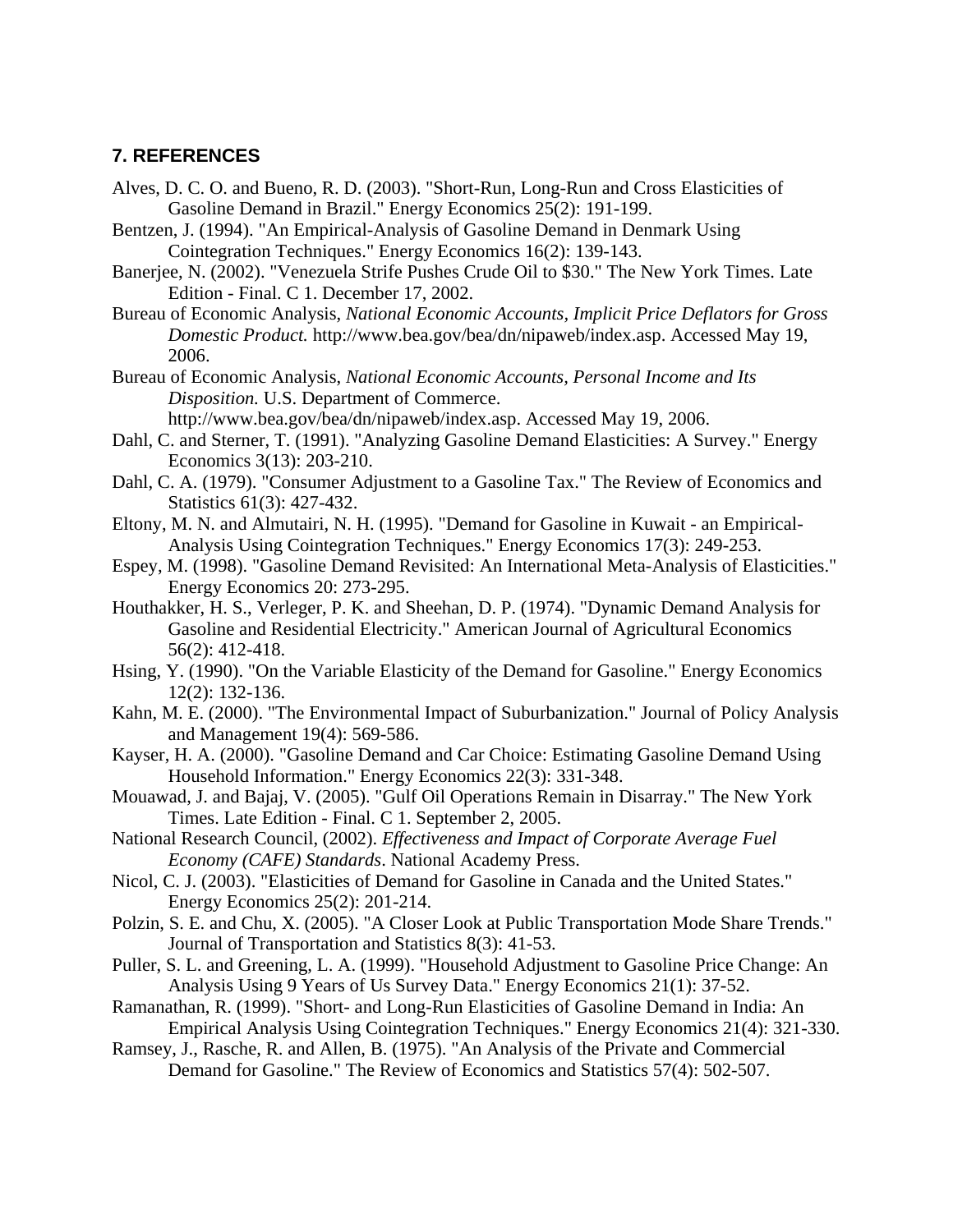- Schmalensee, R. and Stoker, T. M. (1999). "Household Gasoline Demand in the United States." Econometrica 67(3): 645-662.
- Tyler, P. E. (2003). "A Nation at War: The Attack; U.S. And British Troops Push into Iraq as Missiles Strike Baghdad Compound." The New York Times. Late Edition - Final. A 1. March 21, 2003.
- U.S. Bureau of Labor Statistics, *Bureau of Labor Statistics Data, Prices and Living Conditions.* U.S. Department of Labor. http://www.bls.gov/data/home.htm. Accessed May 15, 2006.
- U.S. Bureau of Labor Statistics, *Labor Force Statistics from the Current Population Survey.* U.S. Department of Labor. http://data.bls.gov/PDQ/outside.jsp?survey=ln. Accessed August 25, 2006.
- U.S. Energy Information Administration, *International Petroleum Monthly, World Crude Oil Production.* U.S. Department of Energy. www.eia.doe.gov/emeu/ipsr/t11c.xls. Accessed July 26, 2006.
- U.S. Energy Information Administration, *Petroleum Navigator, Crude Oil Input Qualities.* http://tonto.eia.doe.gov/dnav/pet/pet\_pnp\_crq\_dcu\_nus\_m.htm. Accessed July 25, 2006.
- U.S. Energy Information Administration, *Petroleum Navigator, Supply and Disposition.* U.S. Department of Energy. http://tonto.eia.doe.gov/dnav/pet/pet\_sum\_snd\_c\_nus\_epm0f\_mbbl\_m.htm. Accessed May 15, 2006.
- U.S. Federal Reserve Board, *Federal Reserve Statistical Release, Selected Interest Rates.* U.S. Federal Reserve Board. http://www.federalreserve.gov/RELEASES/h15/data.htm. Accessed August 24, 2006.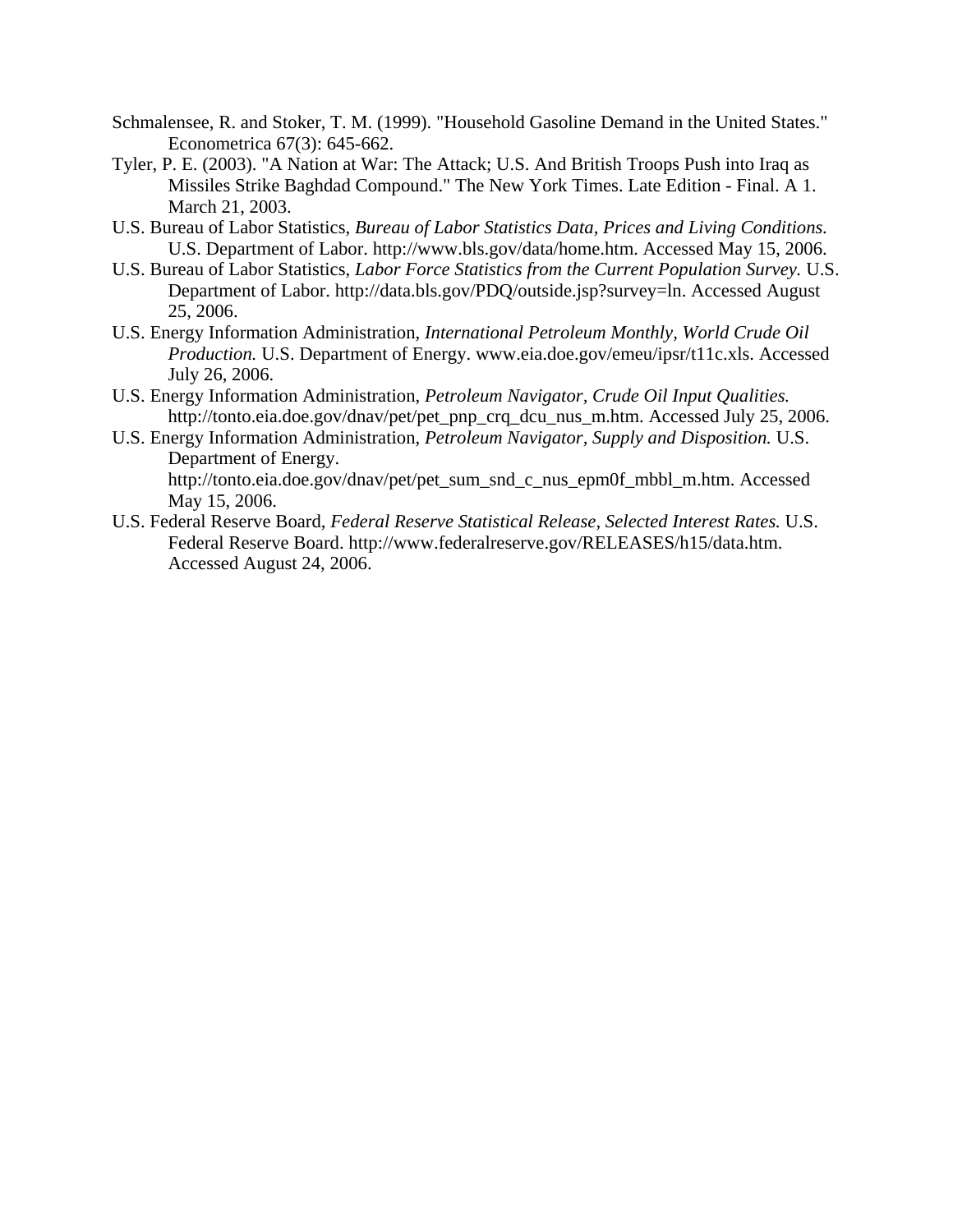# **8. TABLE TITLES**

- **TABLE 1 OLS Regression Results Double-Log Basic Model**
- **TABLE 2 OLS Regression Results Basic Model**
- **TABLE 3 Price and Income Elasticities Basic Model**
- **TABLE 4 OLS Regression Results Macroeconomic Variables**
- **TABLE 5 Instrumental Variables for Gasoline Demand**
- **TABLE 6 2SLS Regression Results Instrumental Variable Models**
- **TABLE 7 OLS Regression Results Alternate Specifications**
- **TABLE 8 Price and Income Elasticities Alternative Specifications**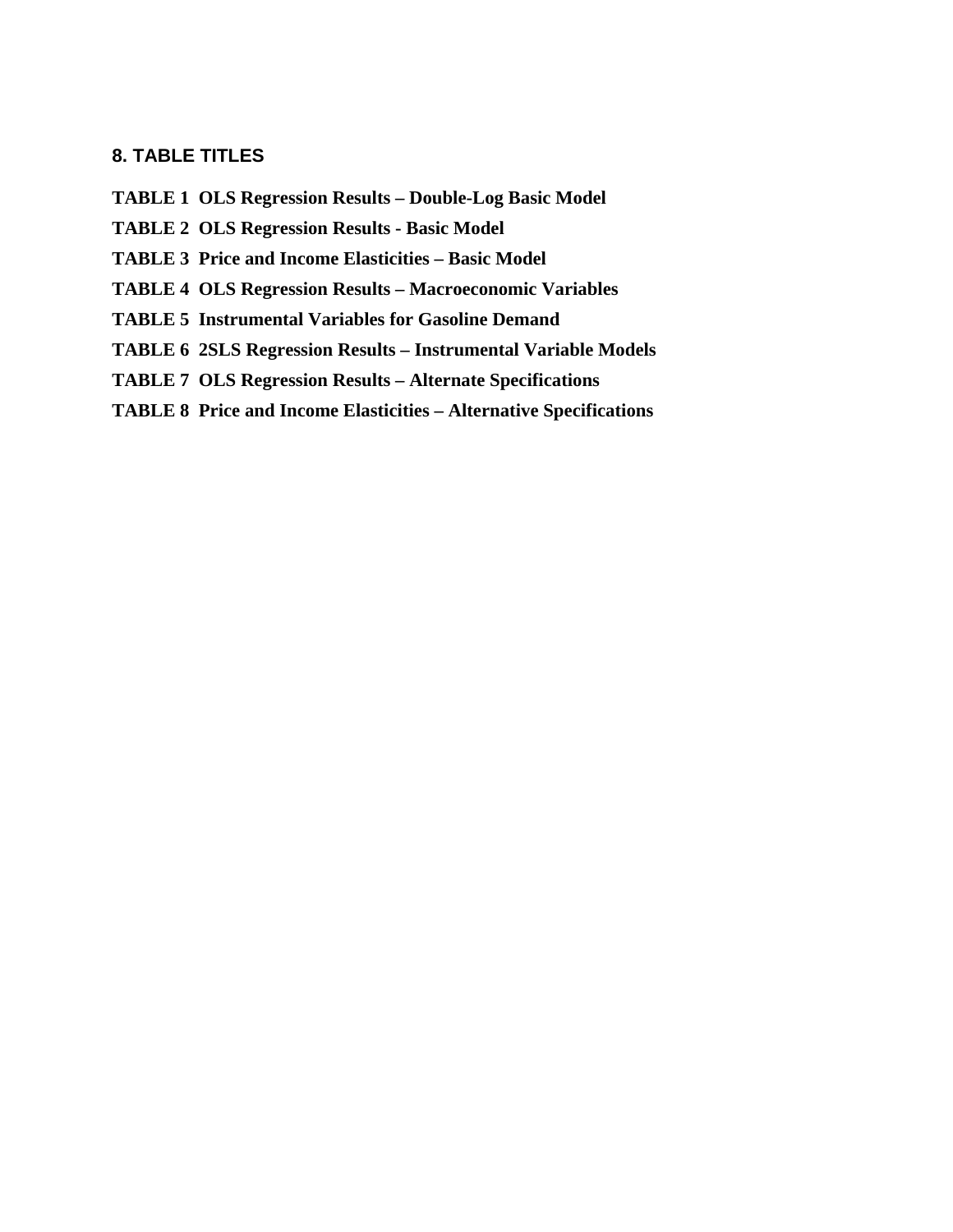# **9. FIGURE CAPTIONS**

- **FIGURE 1 Monthly Per Capita Gasoline Consumption and Real Retail Gasoline Price for January 1974 to March 2006.**
- **FIGURE 2 Real Retail Gasoline Price for Two Periods from November 1975 through November 1980 and March 2001 through March 2006.**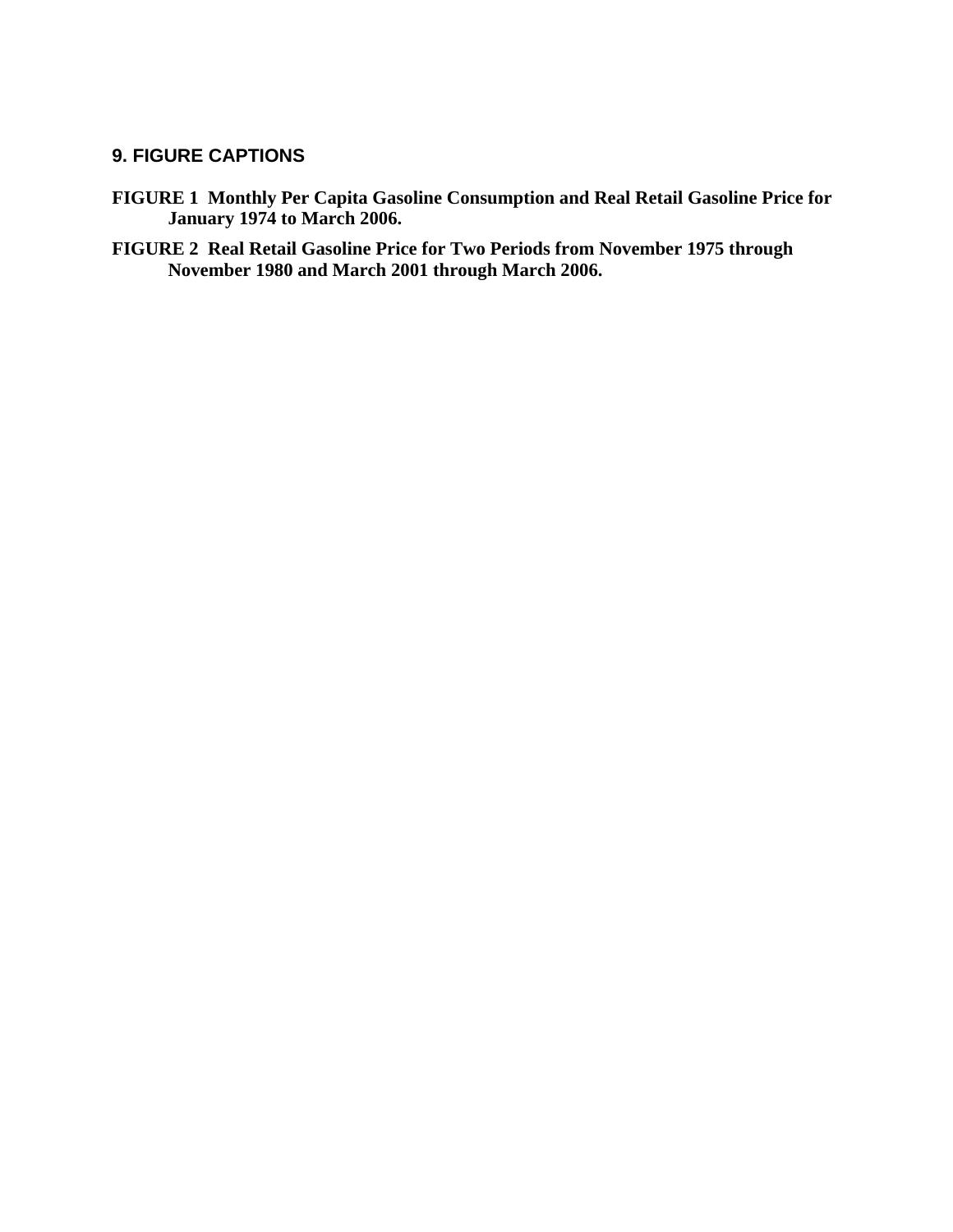# **Basic Model: Double Log**

|                    | <u> 1975 - 1980</u> | <u> 2001 - 2006</u> |
|--------------------|---------------------|---------------------|
| $\beta_o$          | $-0.615$            | $-1.697***$         |
|                    | (0.929)             | (0.587)             |
| $\mathsf{In}(P)$   | $-0.335***$         | $-0.042***$         |
|                    | (0.024)             | (0.009)             |
| ln(Y)              | $0.467***$          | $0.530***$          |
|                    | (0.096)             | (0.058)             |
| Jan                | $-0.079***$         | $-0.044***$         |
|                    | (0.010)             | (0.006)             |
| Feb                | $-0.129***$         | $-0.122***$         |
|                    | (0.019)             | (0.010)             |
| Mar                | $-0.019***$         | $-0.008$            |
|                    | (0.006)             | (0.005)             |
| Apr                | $-0.021$            | $-0.024***$         |
|                    | (0.016)             | $-0.005$            |
| May                | 0.013               | $0.026***$          |
|                    | (0.011)             | (0.004)             |
| Jun                | 0.020               | 0.000               |
|                    | (0.010)             | (0.004)             |
| Jul                | $0.031***$          | $0.040***$          |
|                    | (0.010)             | (0.005)             |
| Aug                | $0.042***$          | $0.046***$          |
|                    | (0.010)             | (0.004)             |
| Sep                | $-0.028***$         | $-0.039***$         |
|                    | (0.006)             | (0.005)             |
| Oct                | 0.002               | 0.008               |
|                    | (0.010)             | (0.005)             |
| Nov                | $-0.058***$         | $-0.032***$         |
|                    | (0.012)             | (0.004)             |
|                    | у                   | у                   |
| $\varepsilon_j$ 's |                     |                     |
| $\overline{R}^2$   | 0.85                | 0.94                |
| $\hat{\sigma}$     | 0.027               | 0.011               |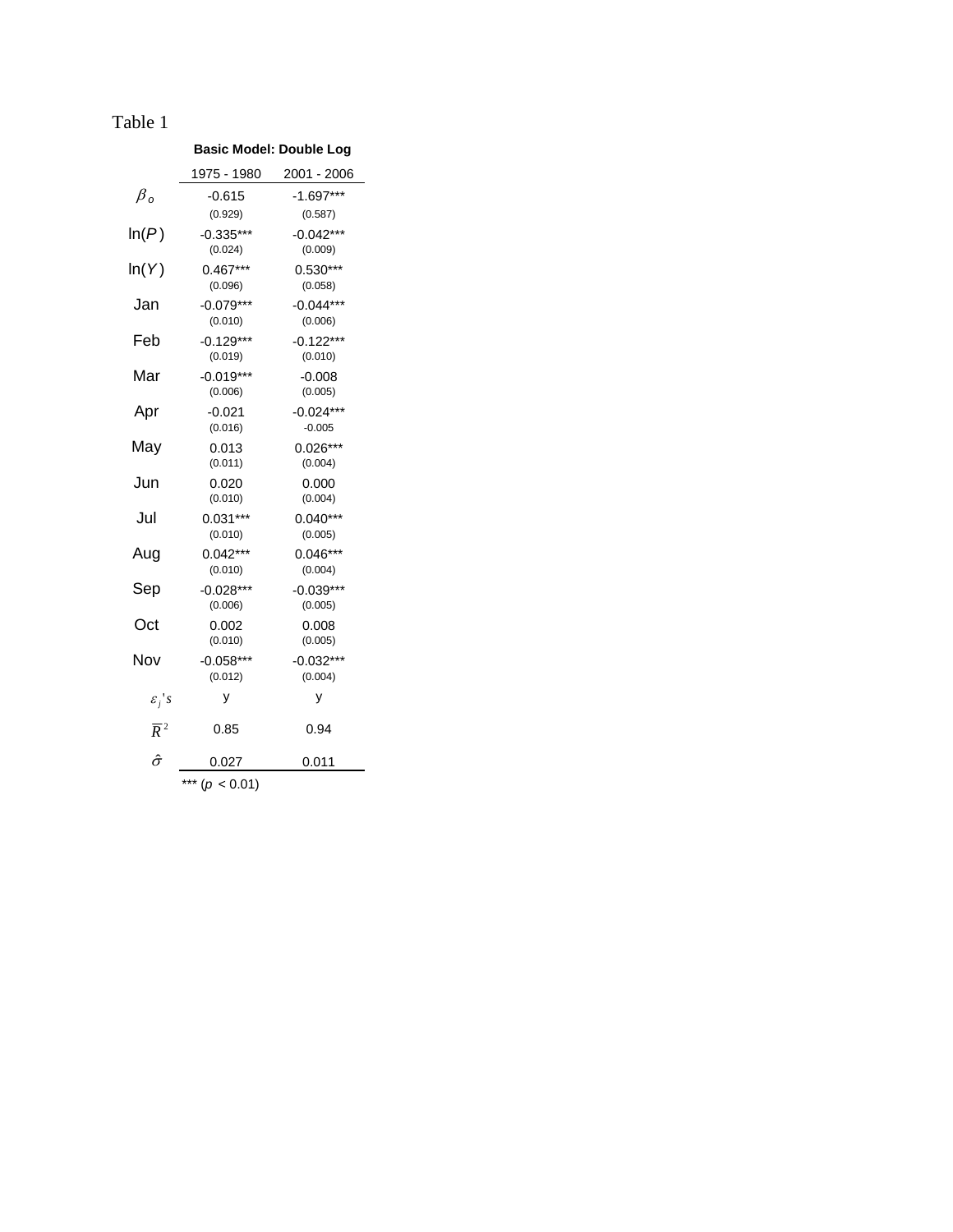# **Basic Model**

|                    | <b>Basic Model: Linear</b> |                            |                            | <b>Basic Model: Semi-Log</b> | <b>Basic Model: Double-Log</b> |                     |  |  |
|--------------------|----------------------------|----------------------------|----------------------------|------------------------------|--------------------------------|---------------------|--|--|
|                    | 1975 - 1980                | 2001 - 2006                | 1975 - 1980                | 2001 - 2006                  | 1975 - 1980                    | 2001 - 2006         |  |  |
| $\beta_o$          | 34.006<br>(3.868)          | 20.254<br>(2.460)          | 3.554<br>(0.098)           | 3.183<br>(0.064)             | $-0.615$<br>(0.929)            | $-1.697$<br>(0.587) |  |  |
| P                  | $-7.252$<br>(0.554)        | $-1.018$<br>(0.174)        | $-0.180$<br>(0.013)        | $-0.026$<br>(0.005)          |                                |                     |  |  |
| Υ                  | 1.254E-03<br>$(2.633E-04)$ | 7.943E-04<br>$(9.862E-05)$ | 3.018E-05<br>$(6.536E-06)$ | 2.035E-05<br>$(2.567E-06)$   |                                |                     |  |  |
| ln(P)              |                            |                            |                            |                              | $-0.335$<br>(0.024)            | $-0.041$<br>(0.009) |  |  |
| ln(Y)              |                            |                            |                            |                              | 0.467<br>(0.096)               | 0.530<br>(0.058)    |  |  |
| $\varepsilon_j$ 's | y                          | y                          | y                          | y                            | У                              | у                   |  |  |
| $\overline{R}^2$   | 0.85                       | 0.94                       | 0.85                       | 0.94                         | 0.85                           | 0.94                |  |  |
| $\hat{\sigma}$     | 1.081                      | 0.407                      | 0.027                      | 0.011                        | 0.027                          | 0.011               |  |  |

price of gasoline in onstant 2000 dollars *Notes:* Figures in parentheses are standard errors, *P* is the real constant 2000 dollars, *Y* is real per capita disposable income in c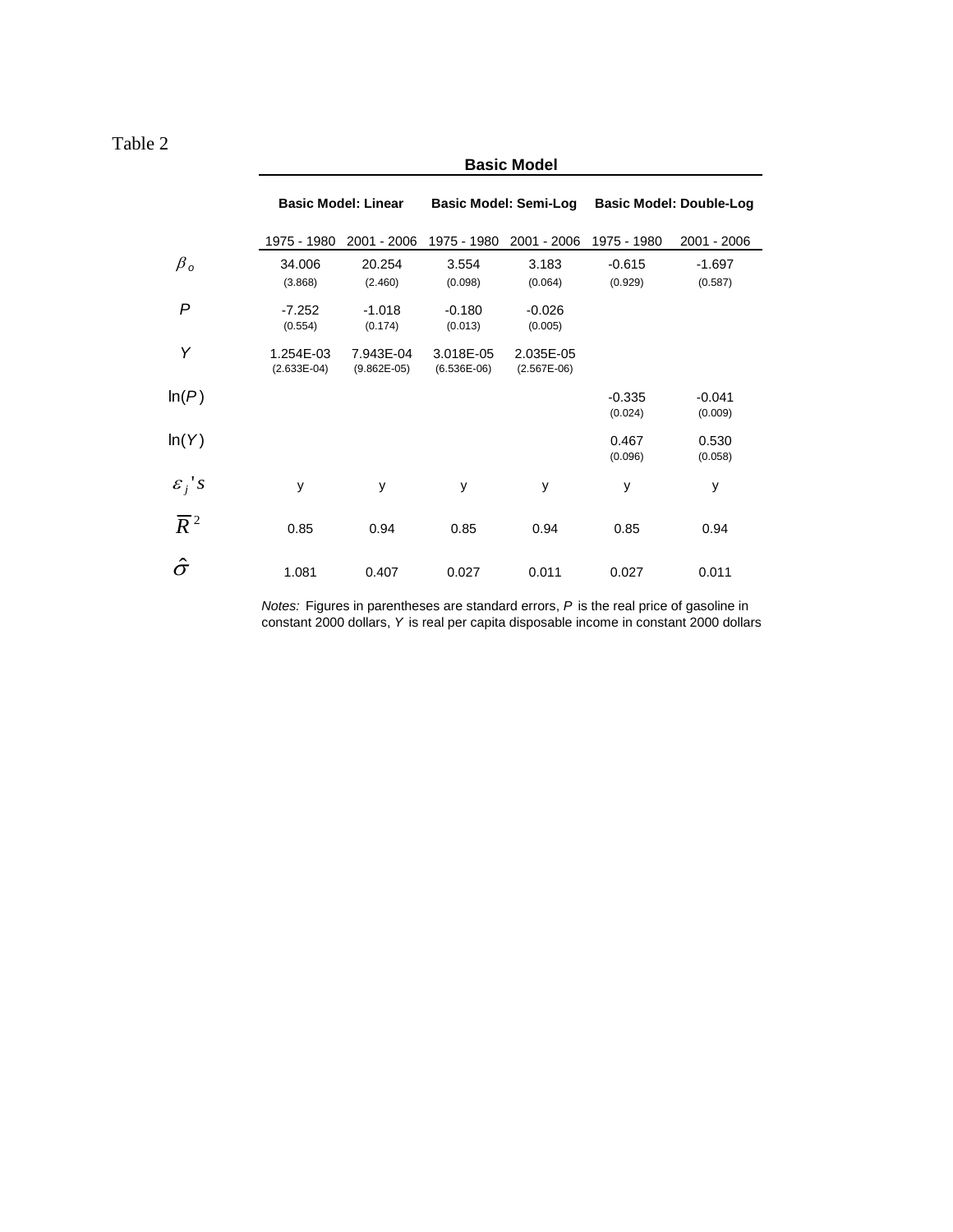| able |  |
|------|--|
|      |  |

|                         | <b>Basic Model</b> |             |       |       |          |             |       |       |                |       |
|-------------------------|--------------------|-------------|-------|-------|----------|-------------|-------|-------|----------------|-------|
|                         |                    | 1975 - 1980 |       |       |          | 2001 - 2006 |       |       |                |       |
|                         | $E_{p}$            | $S_{D}$     | $E_i$ | $S_i$ | $E_p$    | $S_{D}$     | $E_i$ | $S_i$ | $\mathbf{r}_p$ | t i   |
| Basic Model: Linear     | $-0.312$           | 0.024       | 0.487 | 0.102 | $-0.042$ | 0.007       | 0.538 | 0.067 | 10.823         | 0.420 |
| Basic Model: Semi-Log   | $-0.309$           | 0.023       | 0.471 | 0.102 | $-0.043$ | 0.007       | 0.540 | 0.068 | 10.975         | 0.560 |
| Basic Model: Double-Log | $-0.335$           | 0.024       | 0.467 | 0.096 | $-0.041$ | 0.009       | 0.530 | 0.058 | 11.632         | 0.562 |
|                         |                    | $T = 61$    |       |       |          | $= 61$      |       |       |                |       |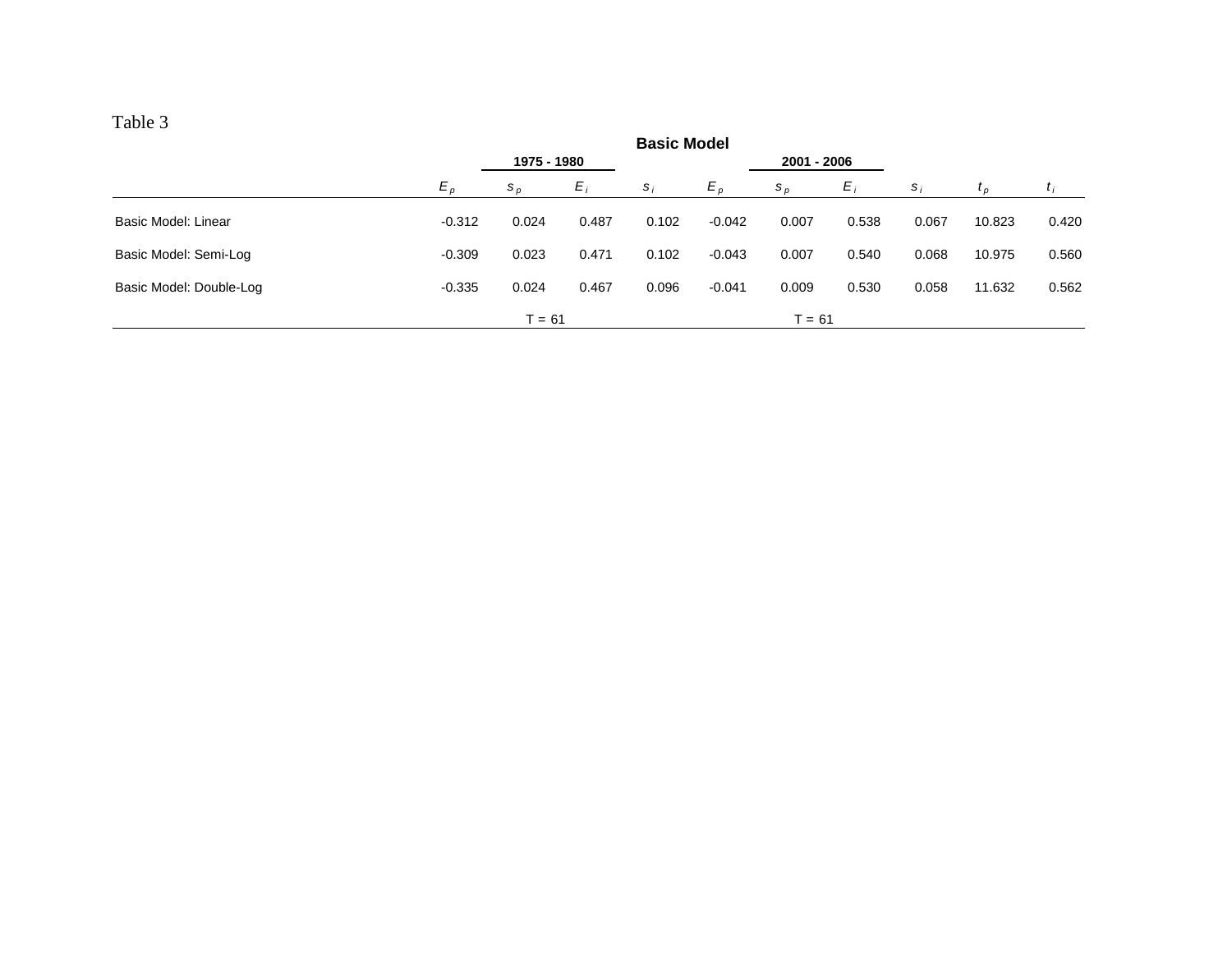|                        | (1975 - 1980)       |                                                                                                         |  |  |  |  |  |  |
|------------------------|---------------------|---------------------------------------------------------------------------------------------------------|--|--|--|--|--|--|
|                        | Rate                | Unemployment Rate, 1- Unemployment Rate, 10-<br>Yr Bond Rate, Inflation Yr Bond Rate, Inflation<br>Rate |  |  |  |  |  |  |
| $\beta_o$              | 1.105<br>(1.685)    | 0.668<br>(1.663)                                                                                        |  |  |  |  |  |  |
| ln(P)                  | $-0.216$<br>(0.035) | $-0.207$<br>(0.039)                                                                                     |  |  |  |  |  |  |
| ln(Y)                  | 0.331<br>(0.168)    | 0.380<br>(0.166)                                                                                        |  |  |  |  |  |  |
| $In(UE)^*$             | $-0.114$<br>(0.046) | $-0.118$<br>(0.042)                                                                                     |  |  |  |  |  |  |
| $ln(1-yrBR)^*$         | 0.010<br>(0.023)    |                                                                                                         |  |  |  |  |  |  |
| ln( <i>10-yr BR</i> )* |                     | $-0.015$<br>(0.042)                                                                                     |  |  |  |  |  |  |
| $ln(INR)^*$            | $-0.141$<br>(0.031) | $-0.130$<br>(0.030)                                                                                     |  |  |  |  |  |  |
| $\varepsilon_j$ 's     | у                   | у                                                                                                       |  |  |  |  |  |  |
| $\overline{R}^2$       | 0.87                | 0.87                                                                                                    |  |  |  |  |  |  |
| $\hat{\sigma}$         | 0.024               | 0.024                                                                                                   |  |  |  |  |  |  |
| $F(3, 44)^*$           | 12.475              | 12.660                                                                                                  |  |  |  |  |  |  |

**Estimates Using Macroeconomic Data** 

*Notes:* Figures in parentheses are standard errors, *UE* is the unemployment rate *1-yr BR* and *10-yr BR*  are interest rates for 1-yr and 10-yr U.S. Treasury bonds, *INR* is the inflation rate \* F-statistic for joint significance of indicated variables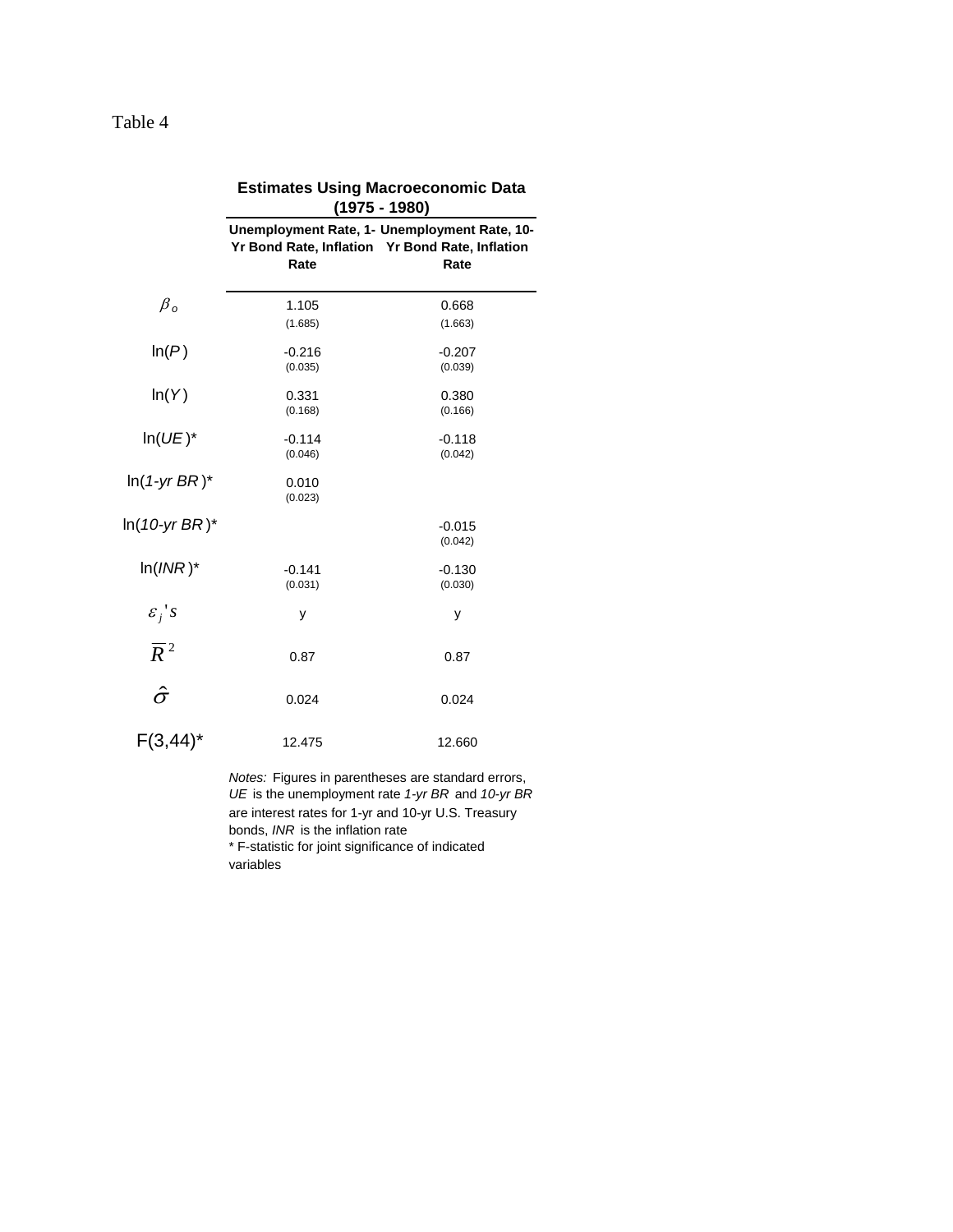|                    | 2006)                    |                               |            |  |  |  |  |  |  |  |
|--------------------|--------------------------|-------------------------------|------------|--|--|--|--|--|--|--|
|                    | <b>Crude Oil Quality</b> | <b>Production Disruptions</b> |            |  |  |  |  |  |  |  |
|                    |                          | (Venez., Iraq, USA)           | (USA only) |  |  |  |  |  |  |  |
| $\beta_o$          | $-68.221$                | $-54.601$                     | $-52.019$  |  |  |  |  |  |  |  |
|                    | (15.067)                 | (6.870)                       | (6.757)    |  |  |  |  |  |  |  |
| ln(Y)              | 6.337                    | 5.388                         | 5.137      |  |  |  |  |  |  |  |
|                    | (0.844)                  | (0.674)                       | (0.663)    |  |  |  |  |  |  |  |
| ln(S)              | $-0.616$                 |                               |            |  |  |  |  |  |  |  |
|                    | (0.909)                  |                               |            |  |  |  |  |  |  |  |
| ln(API)            | 1.238                    |                               |            |  |  |  |  |  |  |  |
|                    | (2.493)                  |                               |            |  |  |  |  |  |  |  |
| VZ                 |                          | $-0.077$                      |            |  |  |  |  |  |  |  |
|                    |                          | (0.050)                       |            |  |  |  |  |  |  |  |
| IQ                 |                          | 0.069                         |            |  |  |  |  |  |  |  |
|                    |                          | (0.055)                       |            |  |  |  |  |  |  |  |
| USA                |                          | $-0.346$                      | $-0.353$   |  |  |  |  |  |  |  |
|                    |                          | (0.092)                       | (0.093)    |  |  |  |  |  |  |  |
| $\varepsilon_j$ 's |                          |                               |            |  |  |  |  |  |  |  |
|                    | y                        | у                             | у          |  |  |  |  |  |  |  |
| $\overline{R}^2$   | 0.53                     | 0.65                          | 0.64       |  |  |  |  |  |  |  |
|                    |                          |                               |            |  |  |  |  |  |  |  |
| $\hat{\sigma}$     | 0.131                    | 0.112                         | 0.114      |  |  |  |  |  |  |  |
|                    |                          |                               |            |  |  |  |  |  |  |  |

|  | Stage 1: Instrumental Variable Models (2001 - |  |
|--|-----------------------------------------------|--|
|  |                                               |  |

*Notes:* Figures in parentheses are standard errors, *S* is crude oil sulfur content, *API* is crude oil specific gravity, *RFM* is refiner's margin, *Venez* , *Iraq* and *USA* are monthly crude oil production disruptions in Venezuela, Iraq and the United States in million barrels per day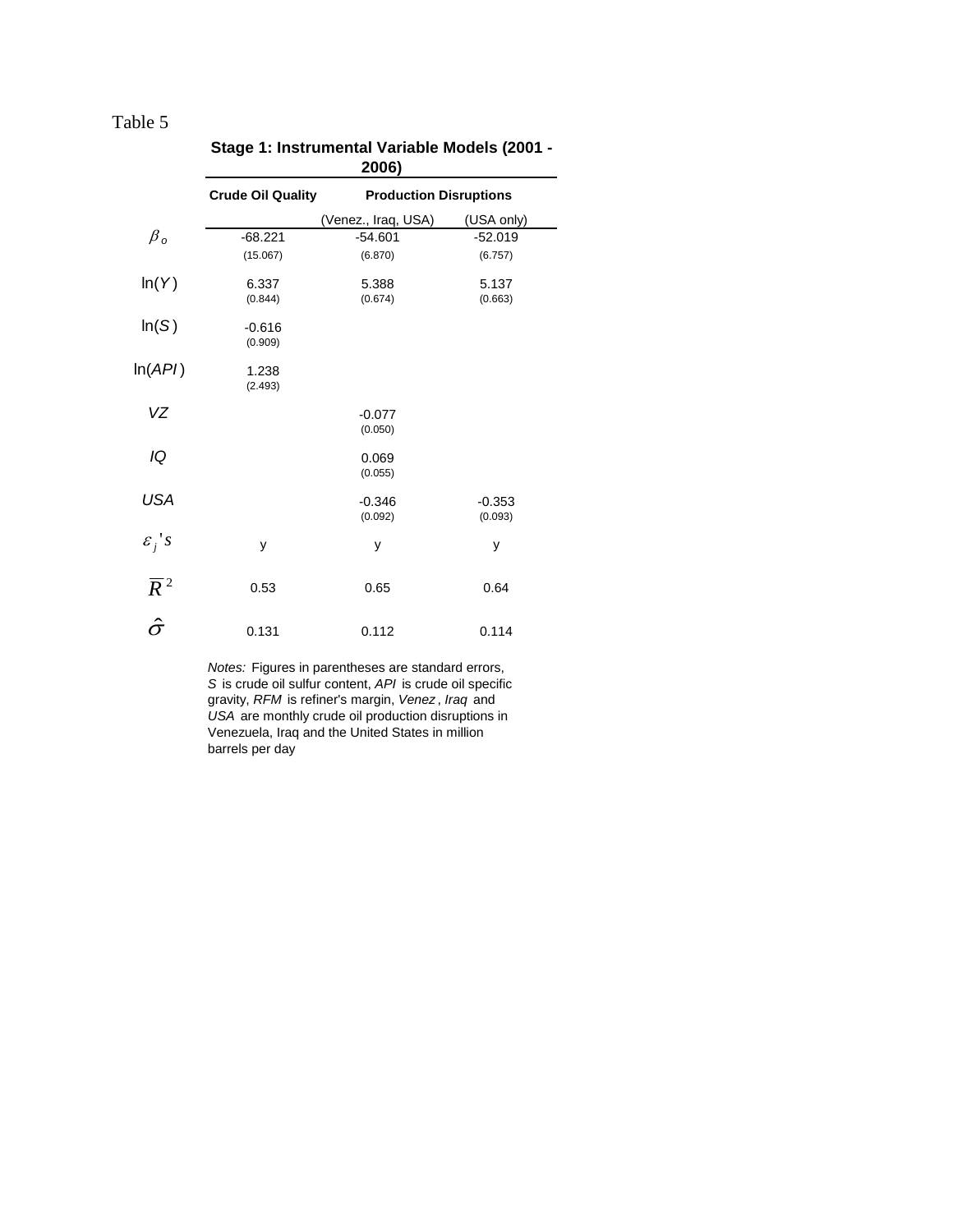| Stage 2: instrumental variable models |                             |                                                  |                     |  |  |  |  |  |
|---------------------------------------|-----------------------------|--------------------------------------------------|---------------------|--|--|--|--|--|
|                                       | <b>Crude Oil</b><br>Quality | $(2001 - 2006)$<br><b>Production Disruptions</b> |                     |  |  |  |  |  |
|                                       |                             | (Venez., Iraq, USA                               | (USA only)          |  |  |  |  |  |
| $\beta_o$                             | 3.762                       | -2.837                                           | $-3.910$            |  |  |  |  |  |
|                                       | (10.148)                    | (1.185)                                          | (1.165)             |  |  |  |  |  |
| ln(P)                                 | 0.048<br>(0.168)            | $-0.060$<br>(0.016)                              | $-0.077$<br>(0.013) |  |  |  |  |  |
| ln(Y)                                 | $-0.009$<br>(1.002)         | 0.642<br>(0.117)                                 | 0.748<br>(0.115)    |  |  |  |  |  |
| $\varepsilon_j$ 's                    | У                           | у                                                | У                   |  |  |  |  |  |
| $\overline{R}^2$                      | 0.87                        | 0.94                                             | 0.93                |  |  |  |  |  |
|                                       | 0.016                       | 0.011                                            | 0.012               |  |  |  |  |  |

#### *Notes:* Figures in parentheses are standard errors, *P*  is the real price of gasoline in constant 2000 dollars, *Y*  is real per capita disposable income in constant 2000 dollars

# **Stage 2: Instrumental Variable Models**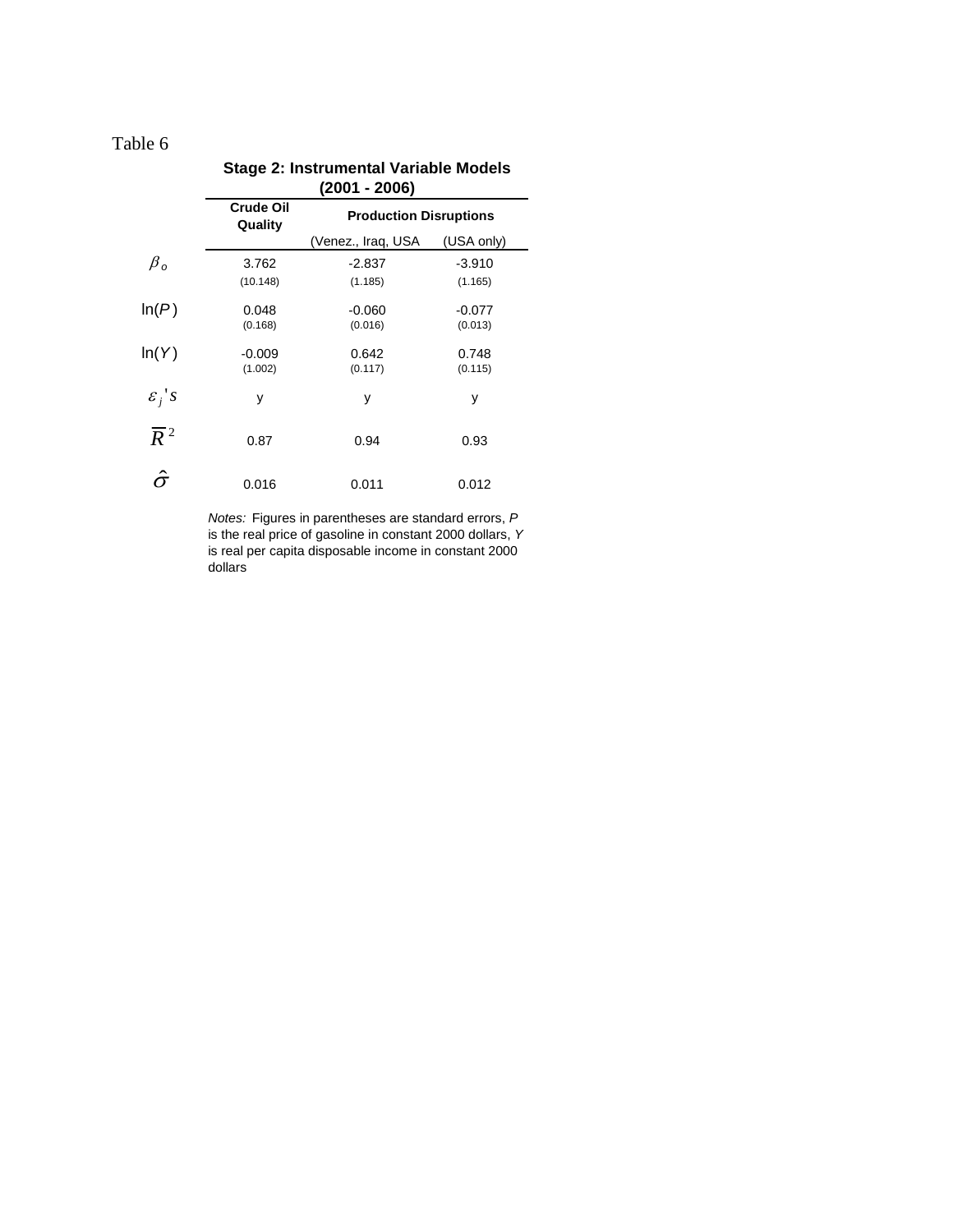|                                                                               | <b>Price Income Interaction Model and Partial Adjustment Models</b> |                                                 |                                                 |             |                                                  |             |                                                                            |             |                                                                             |             |  |
|-------------------------------------------------------------------------------|---------------------------------------------------------------------|-------------------------------------------------|-------------------------------------------------|-------------|--------------------------------------------------|-------------|----------------------------------------------------------------------------|-------------|-----------------------------------------------------------------------------|-------------|--|
|                                                                               |                                                                     | <b>Price-Income Interaction</b><br><b>Model</b> | <b>Partial Adjustment</b><br>Model: 1-month Lag |             | <b>Partial Adjustment</b><br>Model: 12-month Lag |             | <b>Partial Adjustment</b><br>Model: 1-month Lag w/<br><b>Month Dummies</b> |             | <b>Partial Adjustment</b><br>Model: 12-month Lag w/<br><b>Month Dummies</b> |             |  |
|                                                                               | 1975 - 1980                                                         | 2001 - 2006                                     | 1975 - 1980                                     | 2001 - 2006 | 1975 - 1980                                      | 2001 - 2006 | 1975 - 1980                                                                | 2001 - 2006 | 1975 - 1980                                                                 | 2001 - 2006 |  |
| $\beta_o$                                                                     | $-12.755$                                                           | $-6.286$                                        | $-0.433$                                        | 2.531       | 2.558                                            | $-0.724$    | $-0.467$                                                                   | $-1.482$    | 0.533                                                                       | $-1.676$    |  |
|                                                                               | (6.094)                                                             | (1.491)                                         | (1.807)                                         | (2.661)     | (1.231)                                          | (0.878)     | (0.838)                                                                    | (0.361)     | (1.102)                                                                     | (0.582)     |  |
| $\ln(P)$ , $\Delta \ln(P)$                                                    | 27.572                                                              | 10.297                                          | $-0.223$                                        | 0.011       | $-0.240$                                         | $-0.043$    | $-0.300$                                                                   | $-0.033$    | $-0.303$                                                                    | $-0.037$    |  |
|                                                                               | (13.678)                                                            | (3.223)                                         | (0.033)                                         | (0.037)     | (0.031)                                          | (0.010)     | (0.039)                                                                    | (0.005)     | (0.028)                                                                     | (0.011)     |  |
| $ln(Y), \Delta ln(Y)$                                                         | 1.720                                                               | 0.981                                           | 0.325                                           | 0.071       | $-0.170$                                         | 0.099       | 0.409                                                                      | 0.390       | 0.240                                                                       | 0.630       |  |
|                                                                               | (0.630)                                                             | (0.146)                                         | (0.192)                                         | (0.256)     | (0.118)                                          | (0.103)     | (0.101)                                                                    | (0.033)     | (0.147)                                                                     | (0.099)     |  |
| ln(P)ln(Y)                                                                    | $-2.879$                                                            | $-1.014$                                        |                                                 |             |                                                  |             |                                                                            |             |                                                                             |             |  |
|                                                                               | (1.413)                                                             | (0.316)                                         |                                                 |             |                                                  |             |                                                                            |             |                                                                             |             |  |
| InG $_{t\text{-}1}$ , InG $_{t\text{-}12,}$ $\varepsilon$ $_{\tau\text{-}12}$ |                                                                     |                                                 | 0.299                                           | 0.112       | 0.783                                            | 0.929       | 0.107                                                                      | 0.330       | 0.275                                                                       | $-0.284$    |  |
|                                                                               |                                                                     |                                                 | (0.060)                                         | (0.049)     | (0.081)                                          | (0.081)     | (0.106)                                                                    | (0.074)     | (0.117)                                                                     | (0.132)     |  |
| $\varepsilon_i$ 's                                                            | у                                                                   | y                                               | n                                               | n           | n                                                | n           | y                                                                          | y           | y                                                                           | у           |  |
| $\overline{R}^2$                                                              | 0.86                                                                | 0.95                                            | 0.43                                            | $-0.03$     | 0.83                                             | 0.85        | 0.85                                                                       | 0.95        | 0.86                                                                        | 0.94        |  |
| $\hat{\sigma}$                                                                | 0.026                                                               | 0.010                                           | 0.052                                           | 0.045       | 0.029                                            | 0.017       | 0.027                                                                      | 0.010       | 0.026                                                                       | 0.010       |  |

*Notes:* Figures in parentheses are standard errors, *P* is the real price of gasoline in constant 2000 dollars, *Y* is real per capita disposable income in constant 2000 dollars ln*G t-1* and ln*G t-12* refer to 1 and 12 month lags of the dependent variable, per capital gasoline consumption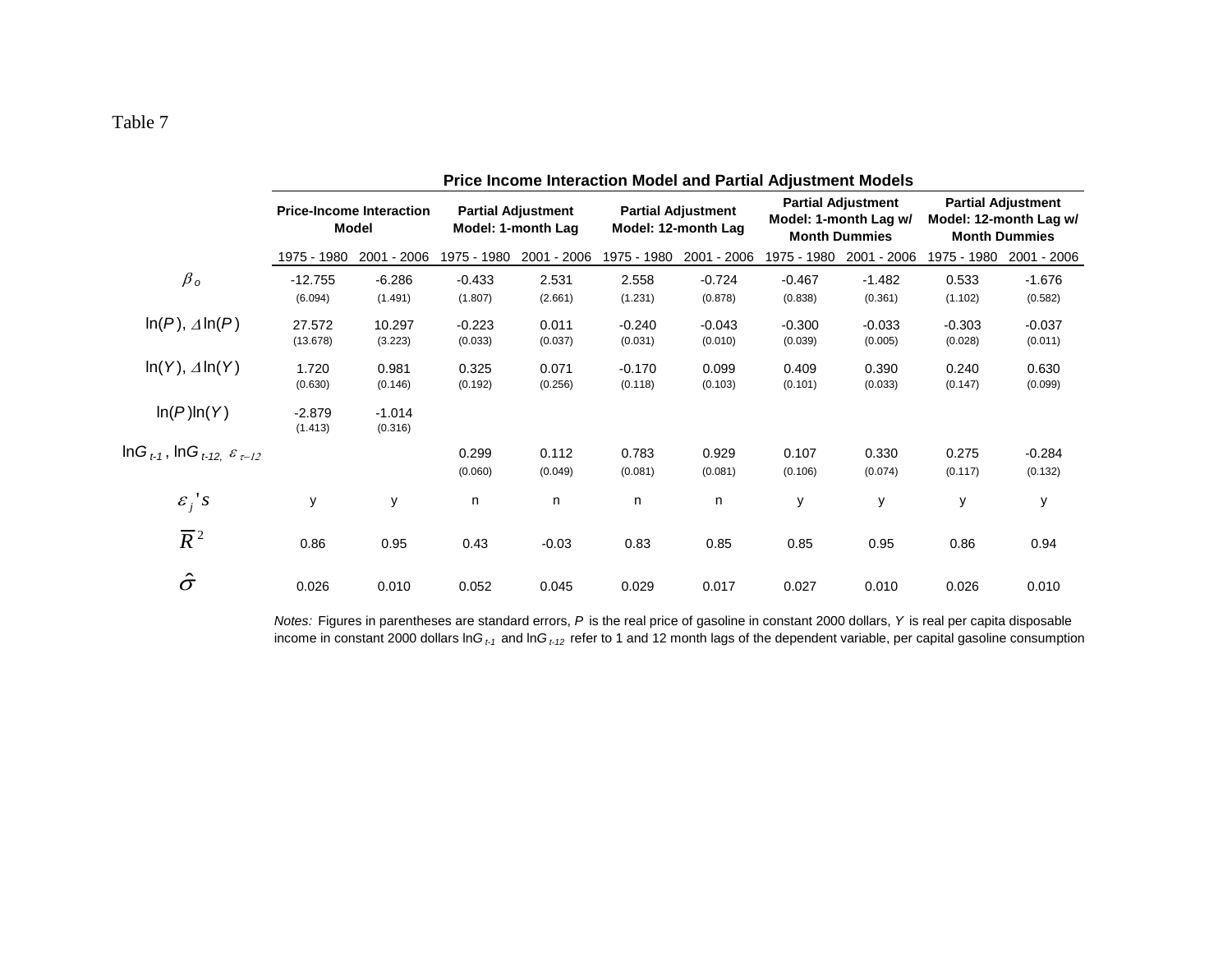|                                             |                          | 1975 - 1980 |                |                          | 2001 - 2006 |        |       |       |         |       |
|---------------------------------------------|--------------------------|-------------|----------------|--------------------------|-------------|--------|-------|-------|---------|-------|
|                                             | $E_p$                    | $S_p$       | $E_i$          | $S_i$                    | $E_p$       | $S_p$  | $E_i$ | $S_i$ | $t_{p}$ | $t_i$ |
| Price-Income Interaction Model              | $-0.222$                 | 0.056       | 0.212          | 0.219                    | $-0.034$    | 0.010  | 0.506 | 0.080 | 3.304   | 1.261 |
| Simultaneous Equations (USA Disrupt.)*      |                          |             |                | $\overline{\phantom{0}}$ | $-0.077$    | 0.013  | 0.748 | 0.115 | 9.481   | 1.880 |
| Recession Macroeconomic Data (10-Yr BR)**   | $-0.207$                 | 0.039       | 0.331          | 0.168                    | $\sim$      |        |       |       | 3.147   | 2.051 |
| PA Model: 1-month Lag w/ Month Dummies***   |                          |             |                | $\blacksquare$           | $-0.033$    | 0.005  | 0.390 | 0.033 |         |       |
| Implied Fully Adjusted Elasticity           | $\overline{\phantom{a}}$ |             | $\blacksquare$ |                          | $-0.049$    |        | 0.583 |       |         |       |
| PA Model: 12-month Lag w/ Month Dummies**** |                          |             |                | $\blacksquare$           | $-0.037$    | 0.011  | 0.630 | 0.099 |         |       |
| Implied Fully Adjusted Elasticity           | $\overline{\phantom{a}}$ |             |                |                          | $-0.029$    |        | 0.491 |       |         |       |
|                                             |                          | $T = 61$    |                |                          |             | T = 61 |       |       |         |       |

*Notes:* \* No data available for simultaneous equations model for period from 1975 to 1980, t statistics are for 1975 to 1980 double-log model

*\*\** t statistics are for 2001 to 2006 simultaneous equations model

*\*\*\** PA model, 1-month lag, 1975-1980 excluded because the coefficient on the lagged dependent variable is not significant

\*\*\*\* PA model, 12-month lag excluded because the coefficient on income is not significant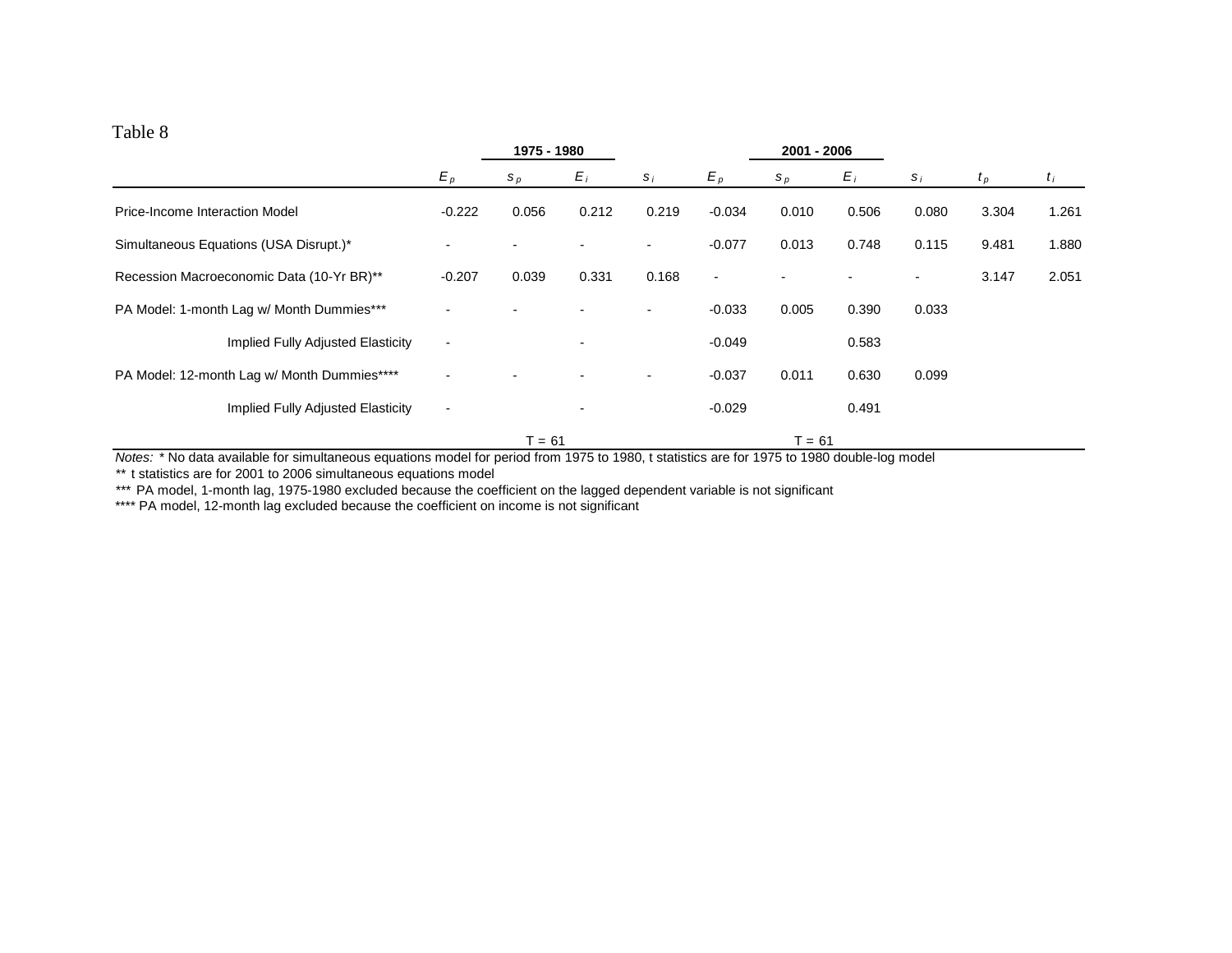

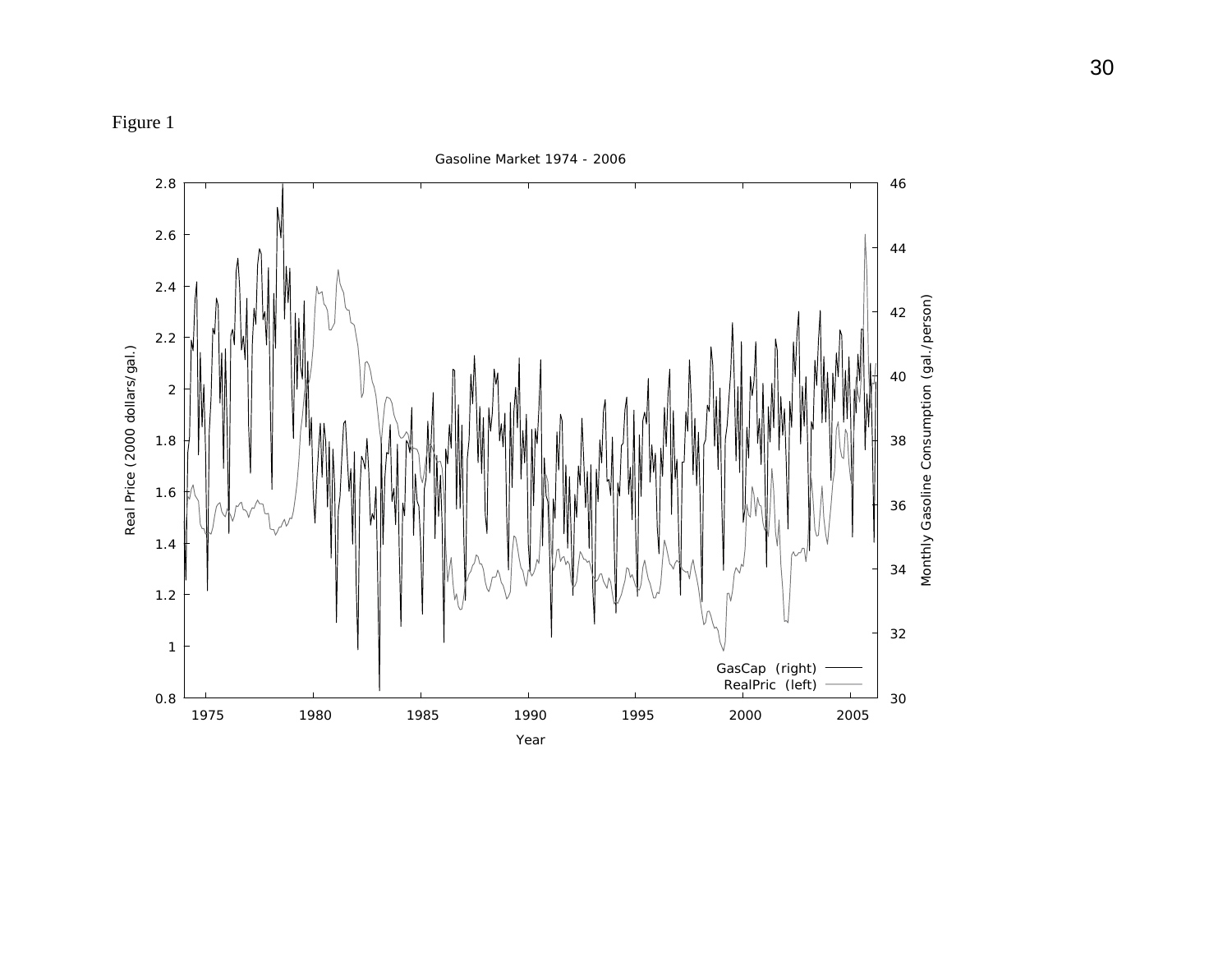Figure 2